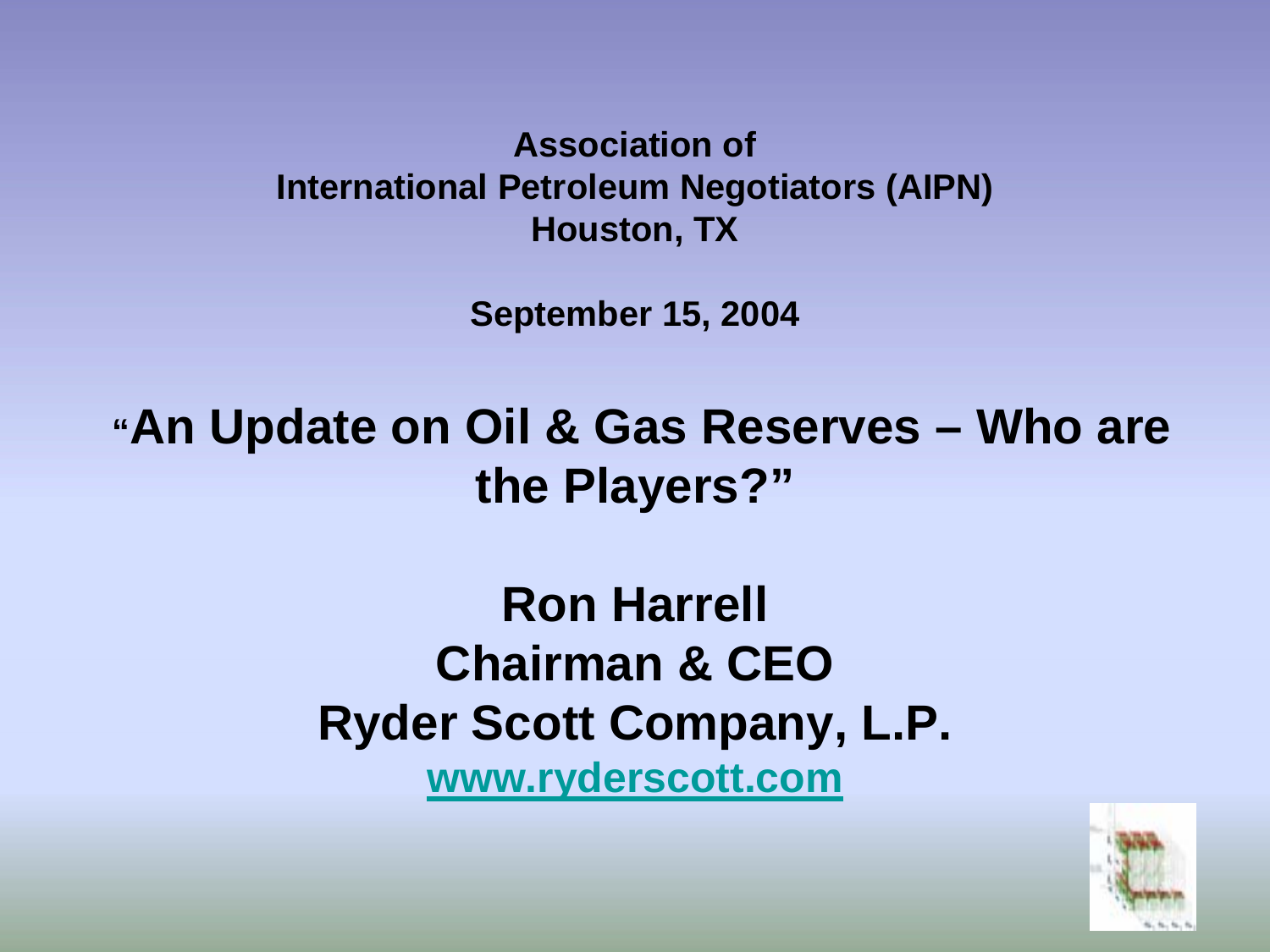The information presented herein represents information and opinions of the presenter and does not contain professional advice or counsel.

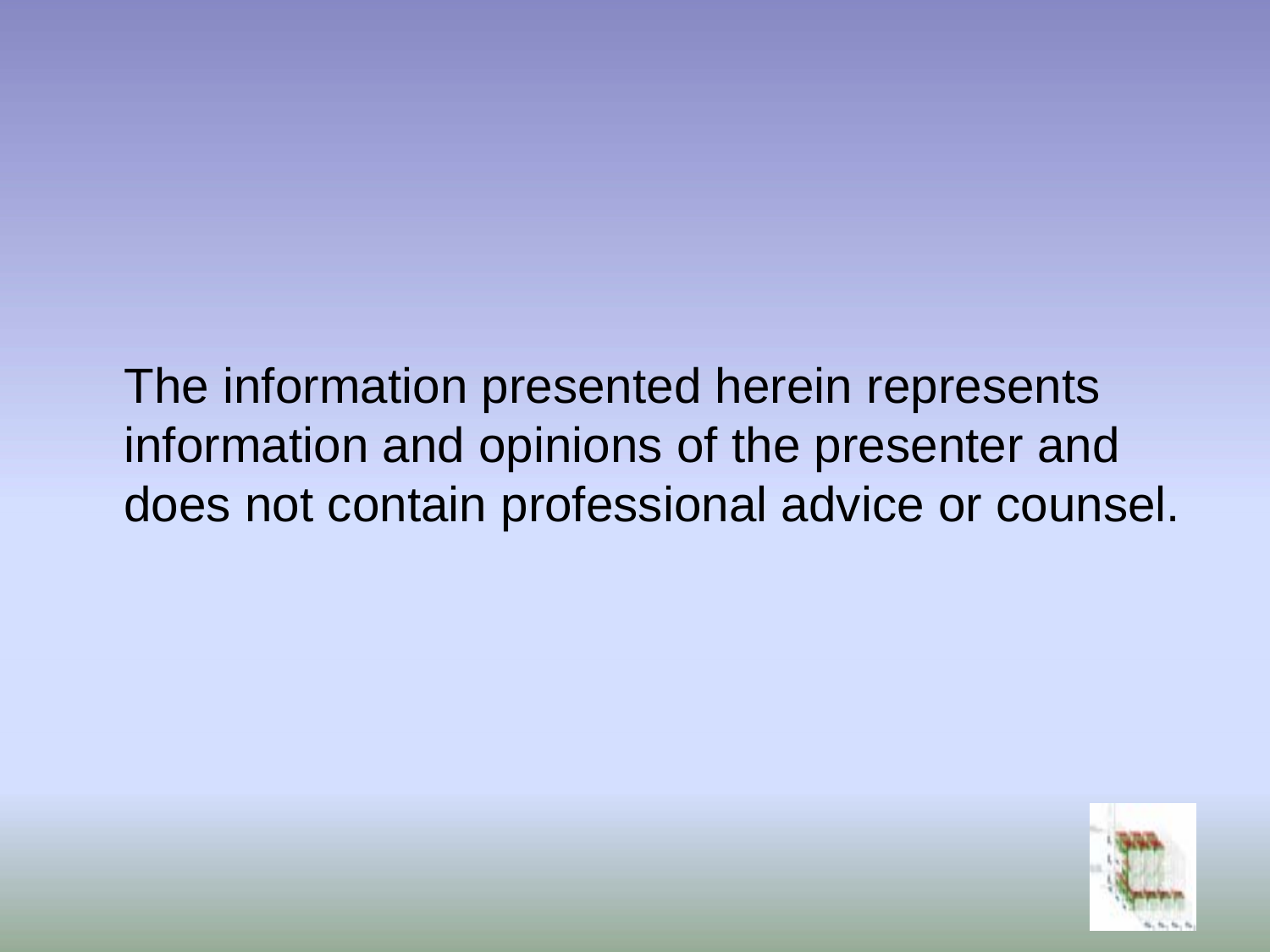

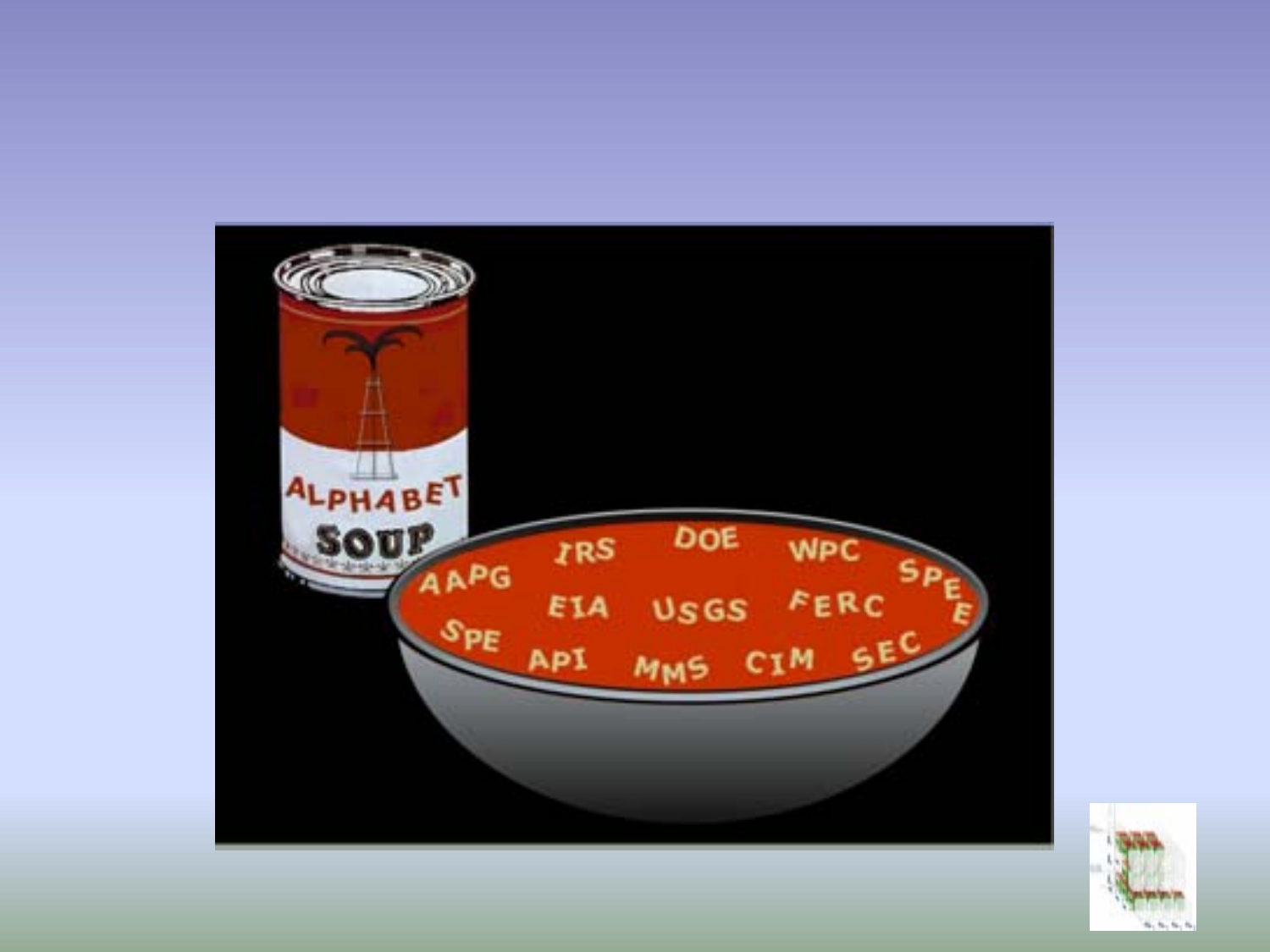# **Who are the principal players today?**

- $\bullet$  United States Securities and Exchange Commission (SEC)
- $\bullet$  Public Company Accounting Oversight Board (PCAOB)
- $\bullet$ The U.S. Congress (House of Representatives)
- •Financial Accounting Standards Board (FASB)
- •Public accounting firms
- •Society of Petroleum Engineers (SPE)

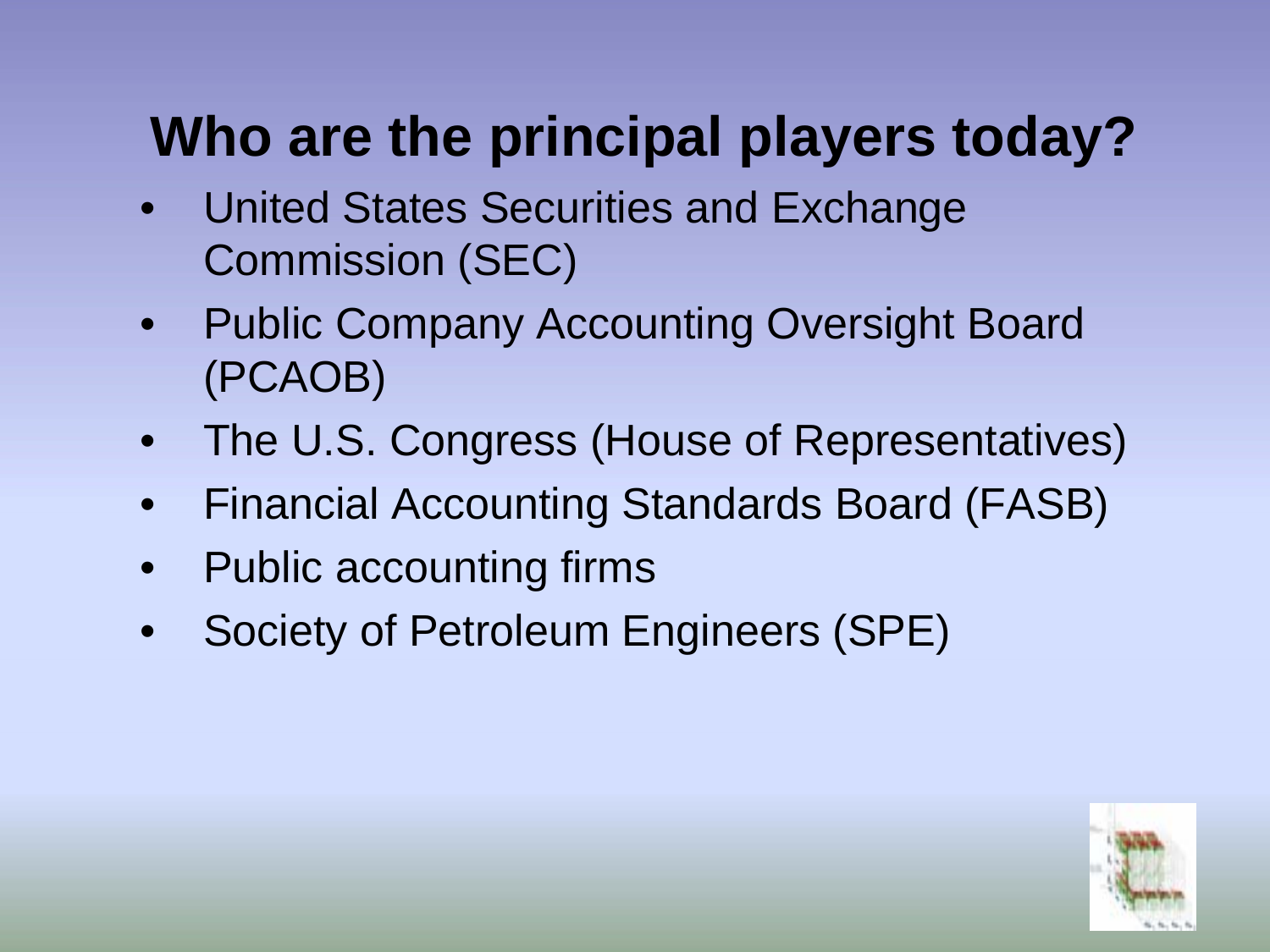# **Who are the players? (cont'd)**

- Society of Petroleum Evaluation Engineers (SPEE)
- World Petroleum Congress (WPC)
- American Association of Petroleum Geologists (AAPG)
- Energy Information Agency (EIA) Dept of Energy (DOE)
- International Energy Agency (IEA)
- International Accounting Standards Board (IASB)

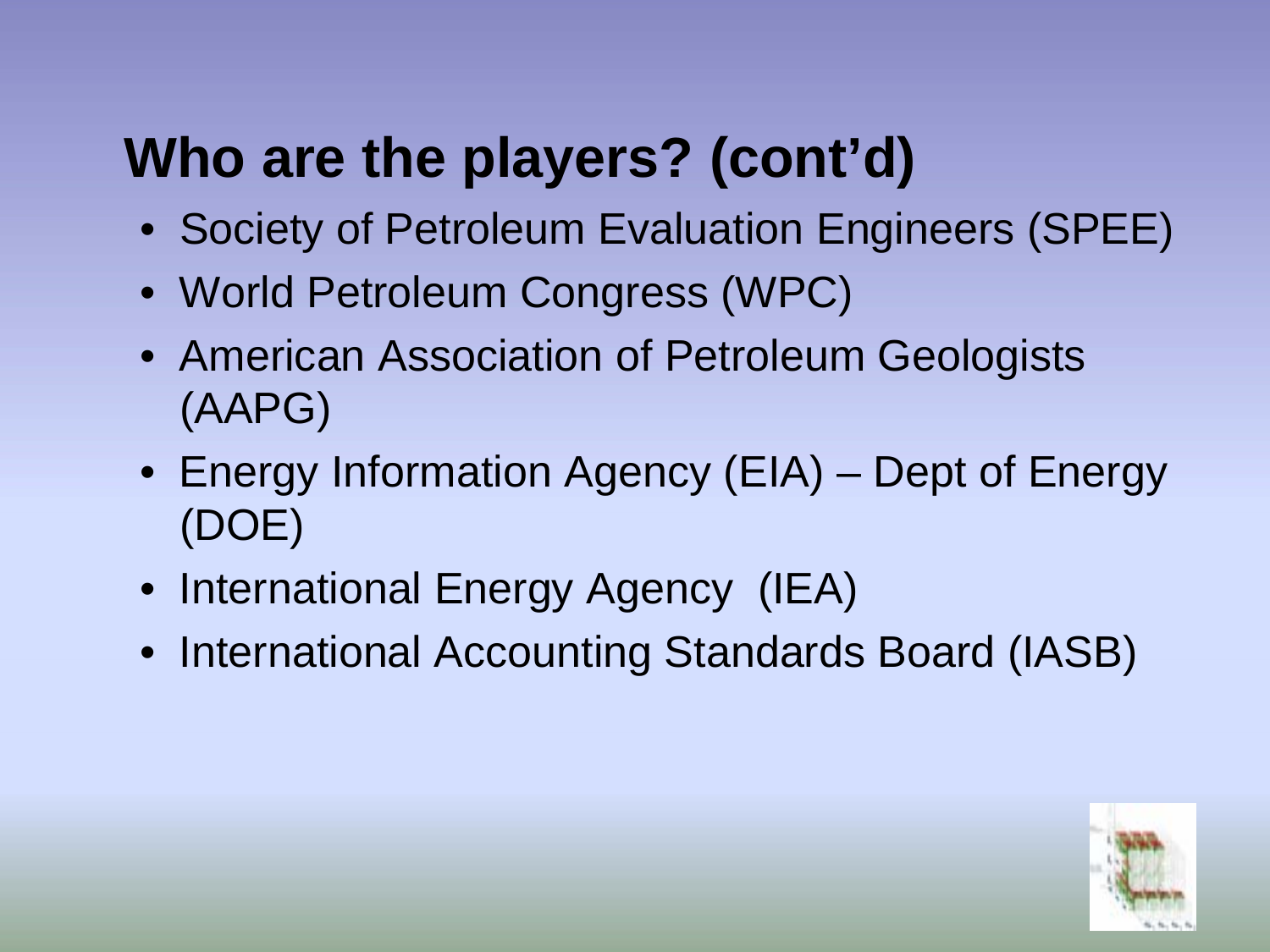# **Who are the players? (cont'd)**

- Alberta Securities Commission (ASC)
- United Nations (UN)
- Integrated oil companies worldwide
- Investors
- Independent reservoir engineering consultants

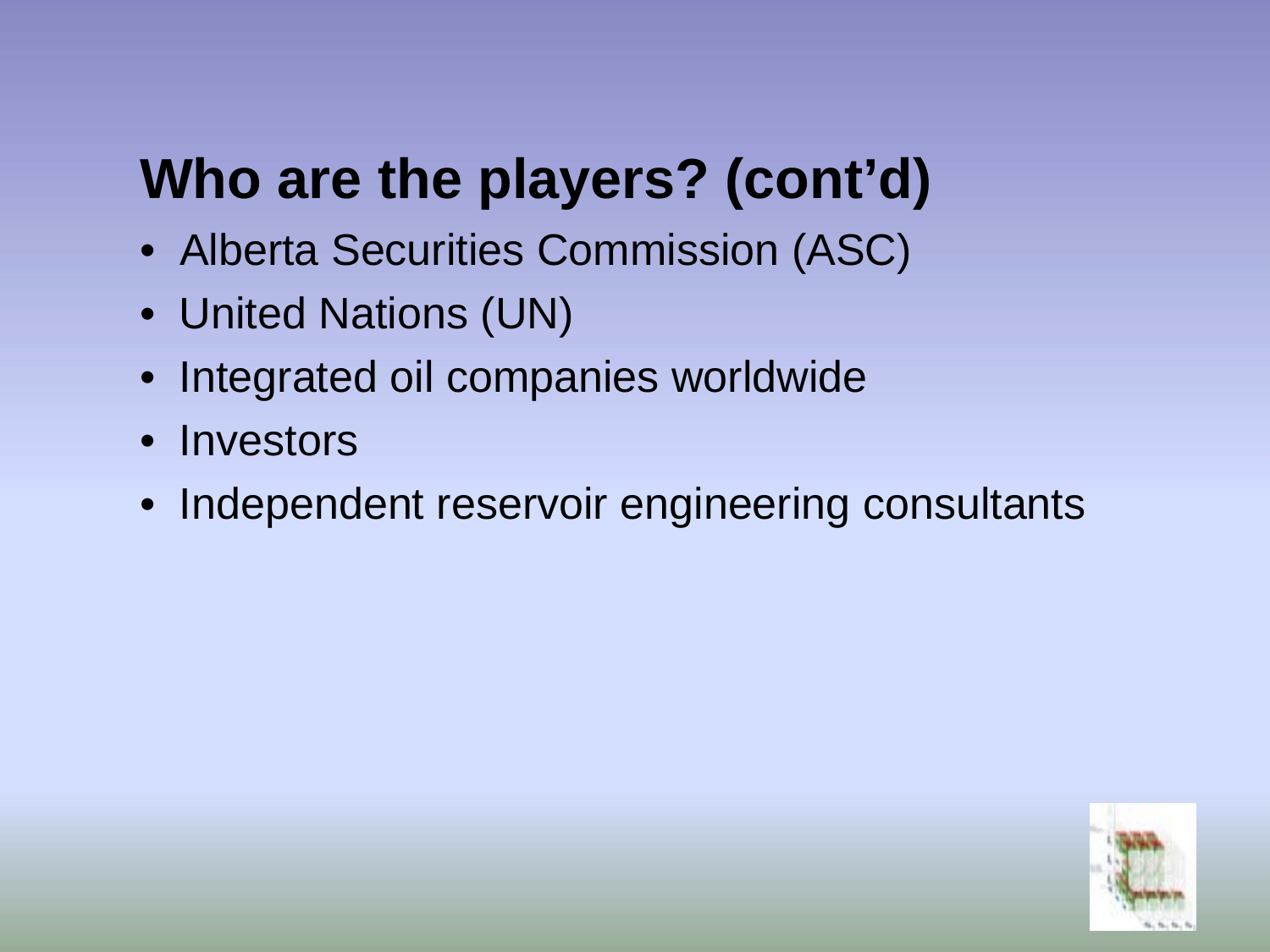## **Starting with the end of the list Independent reservoir consulting firms**

- $\bullet$  Many competent firms. Several have long established reputations with industry, financial firms and regulators.
- $\bullet$  Most firms have diligently tried to stay abreast of SEC reserves reporting requirements.
- • Primary role is to offer services that ensure that clients comply with reporting standards. Role is not to take lead in reforming regulatory guidelines.
- "Not enough expert certification companies to go around…" – *Platts Oilgram News*, July 26, 2004

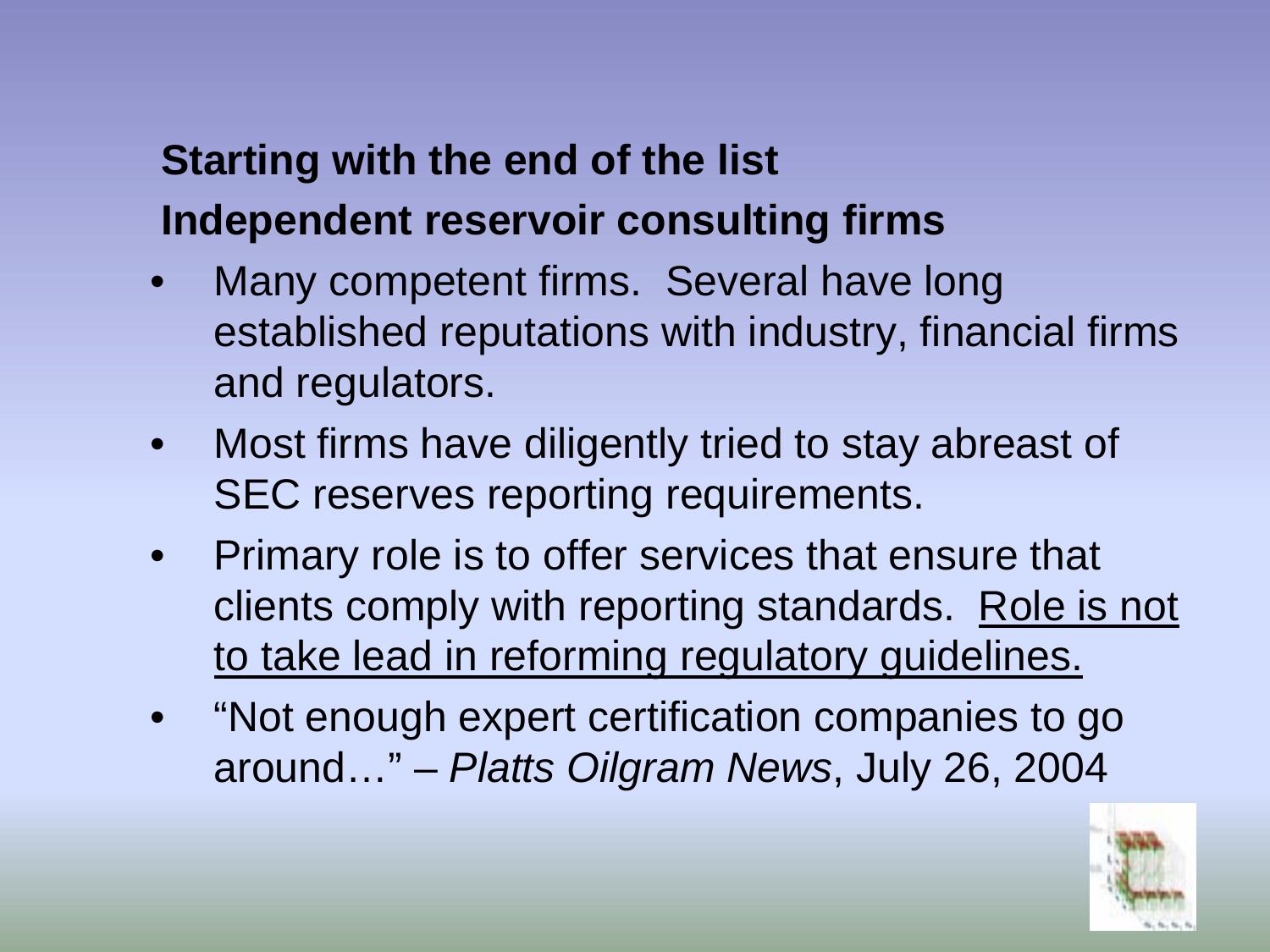#### **Investors**

- • Ultimate beneficiaries of reliable and meaningful reserves and values reporting which is the goal of the Sarbanes-Oxley Act
- • Represented through various financial institutions and investor groups
- • Have come to expect and demand clarity and integrity in financial reporting
- • May become more proactive in class action lawsuits if significant corporate governance issues arise in the future

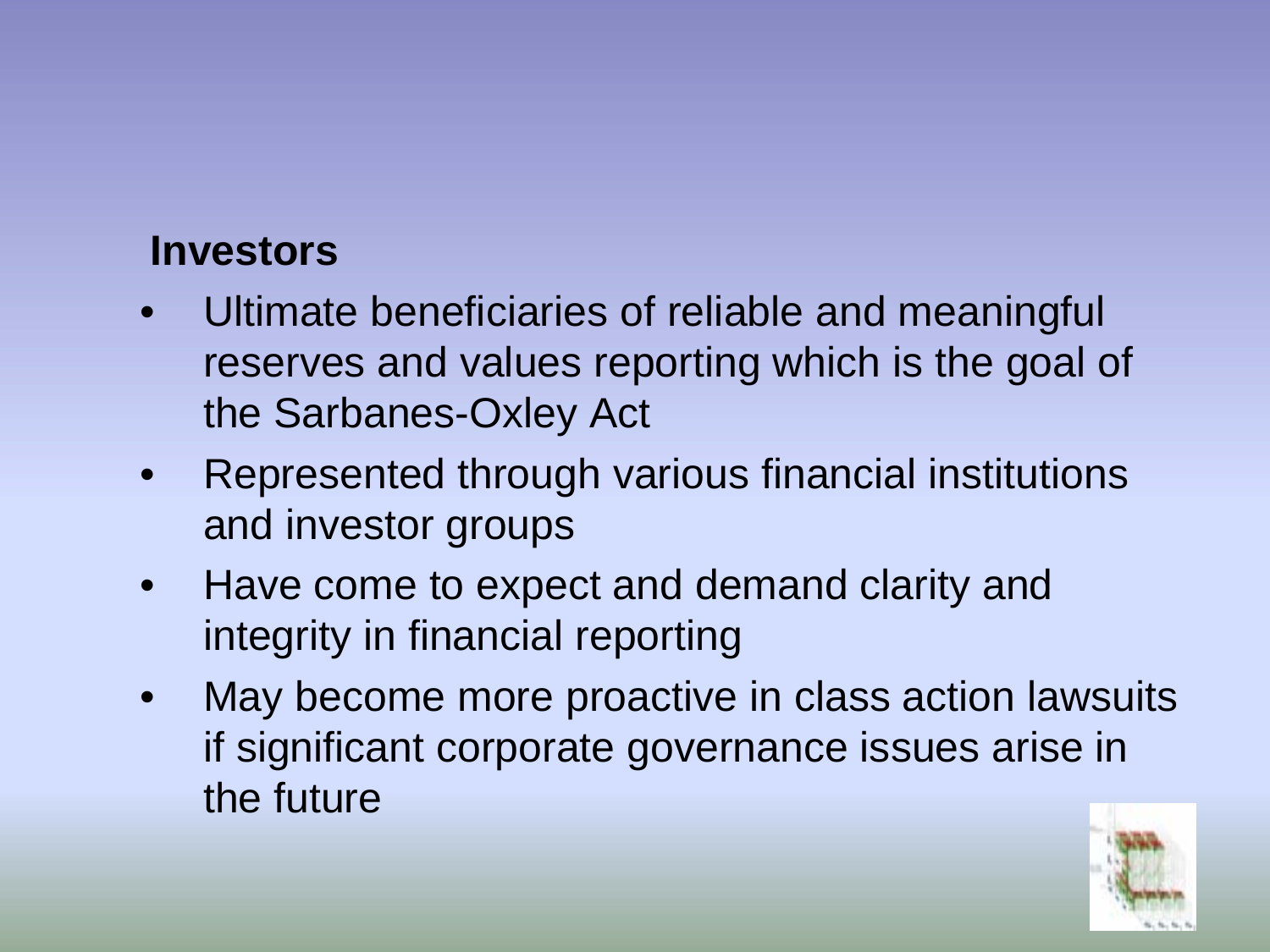### **Integrated oil companies**

- $\bullet$ Subject to periodic series of "comment letters"
- $\bullet$  Comment letters to be made public (announced by SEC, June 24, 2004)
- • Some answers likely to be deemed confidential by company and redaction sought for certain responses
- •Ongoing, face-to-face discussions with SEC
- •Expressing confidence in use of technology
- •Progress?

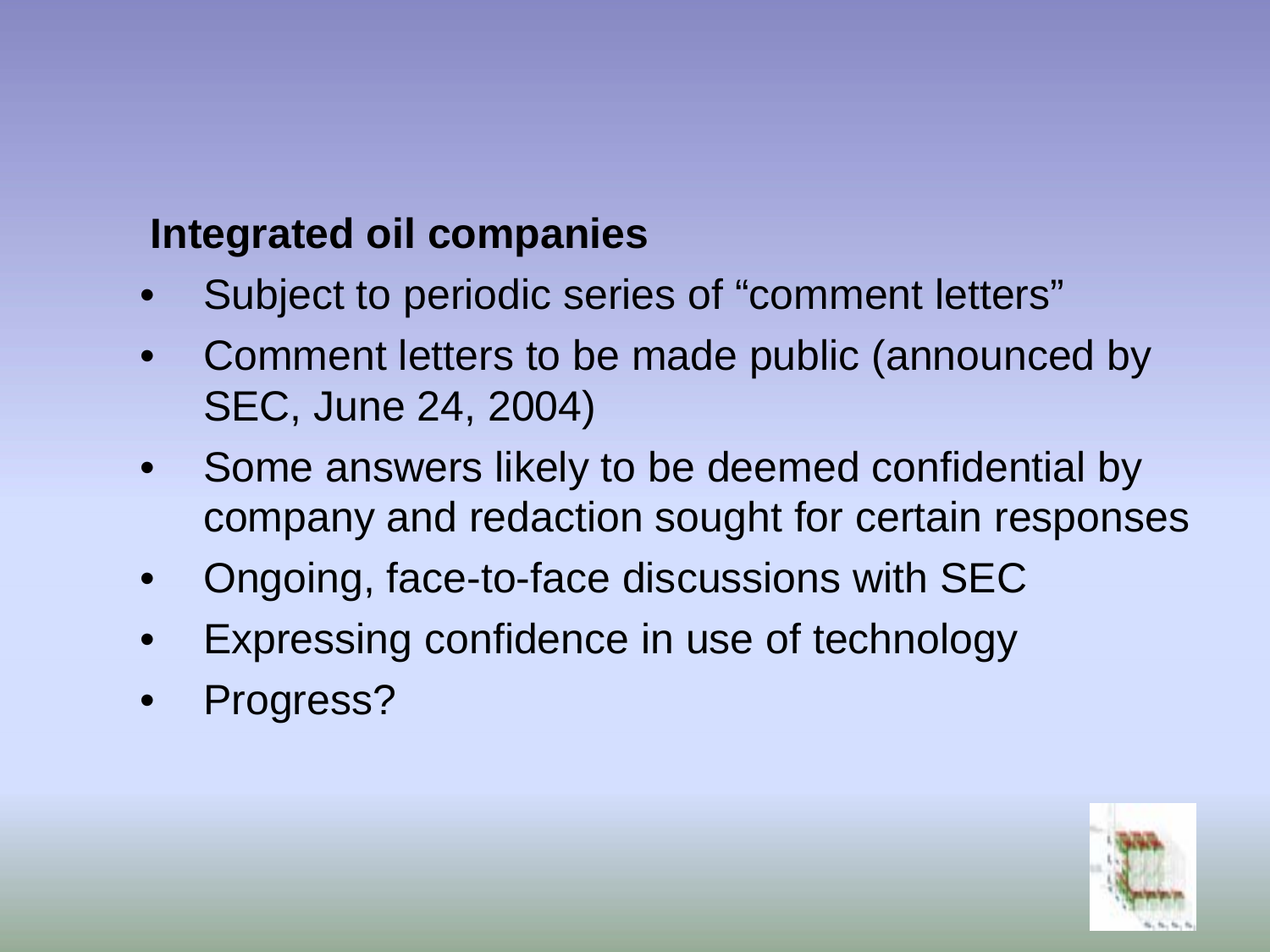### **United Nations**

- •Protracted ongoing discussions with SPE/WPC
- •Have "adopted" 1997 SPE/WPC definitions
- $\bullet$  Made a part of integrated "Energy Definitions" including coal and uranium
- $\bullet$  Much resistance from petroleum side because of increased complexity – see next 3 slides

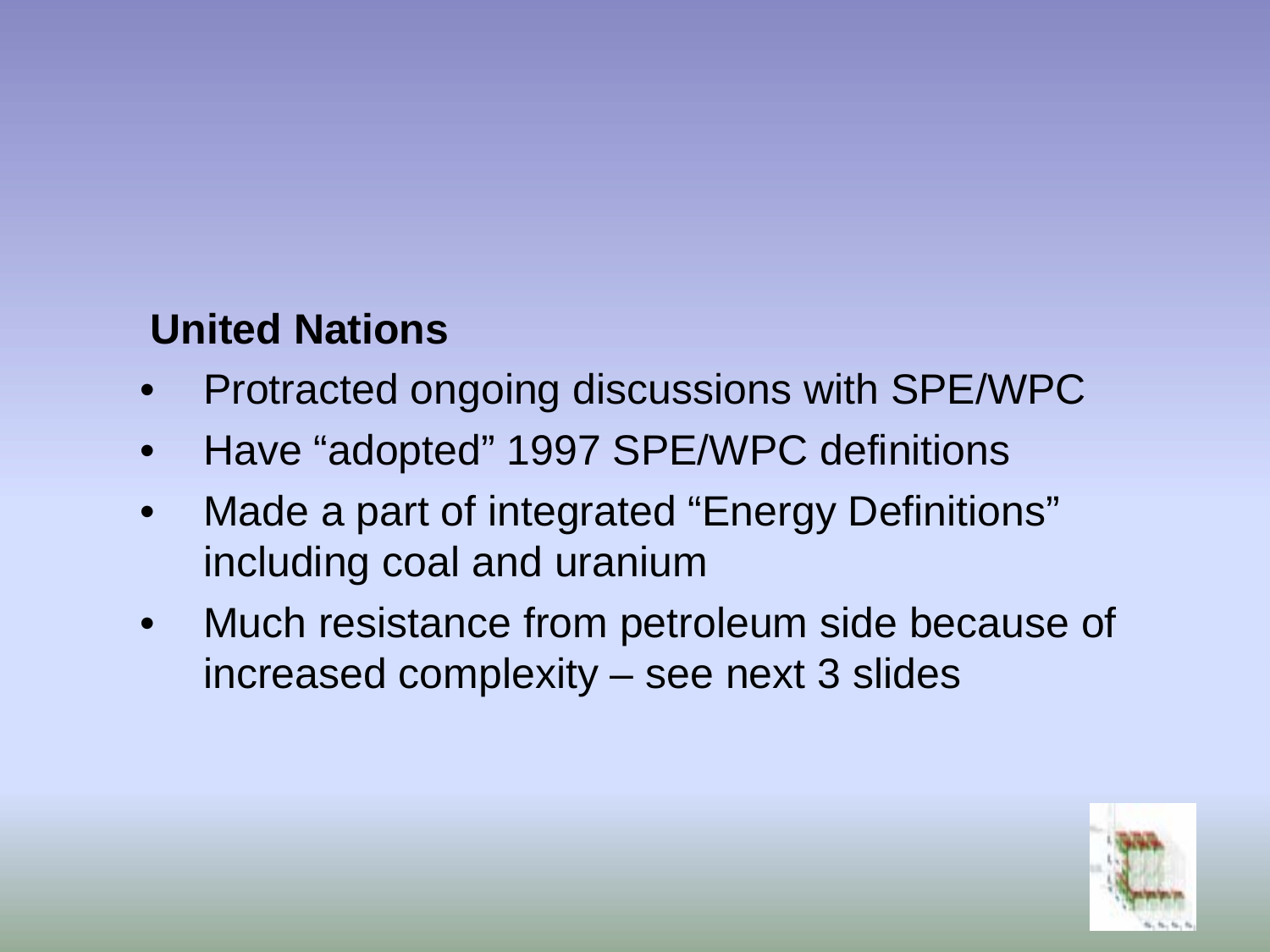

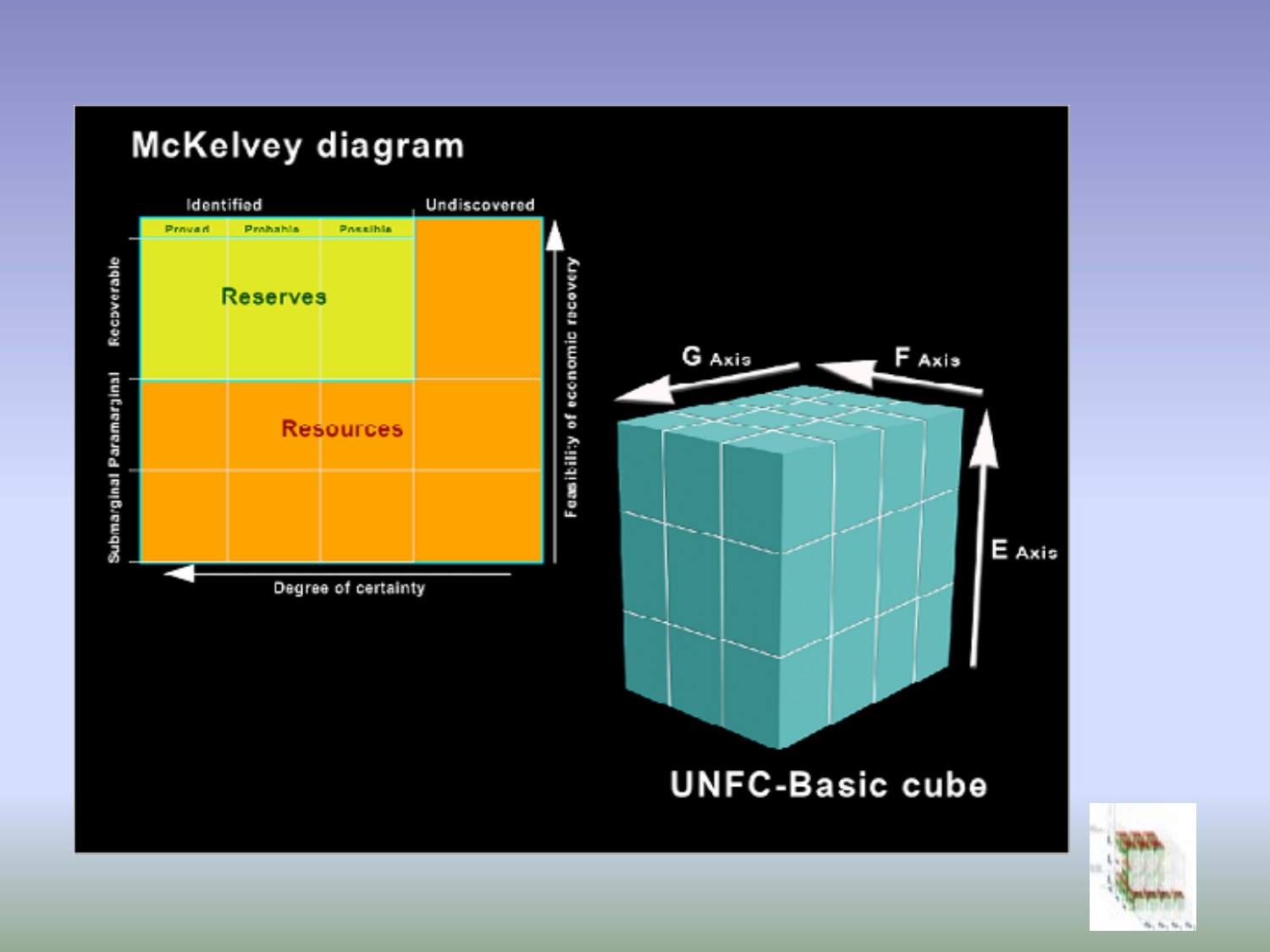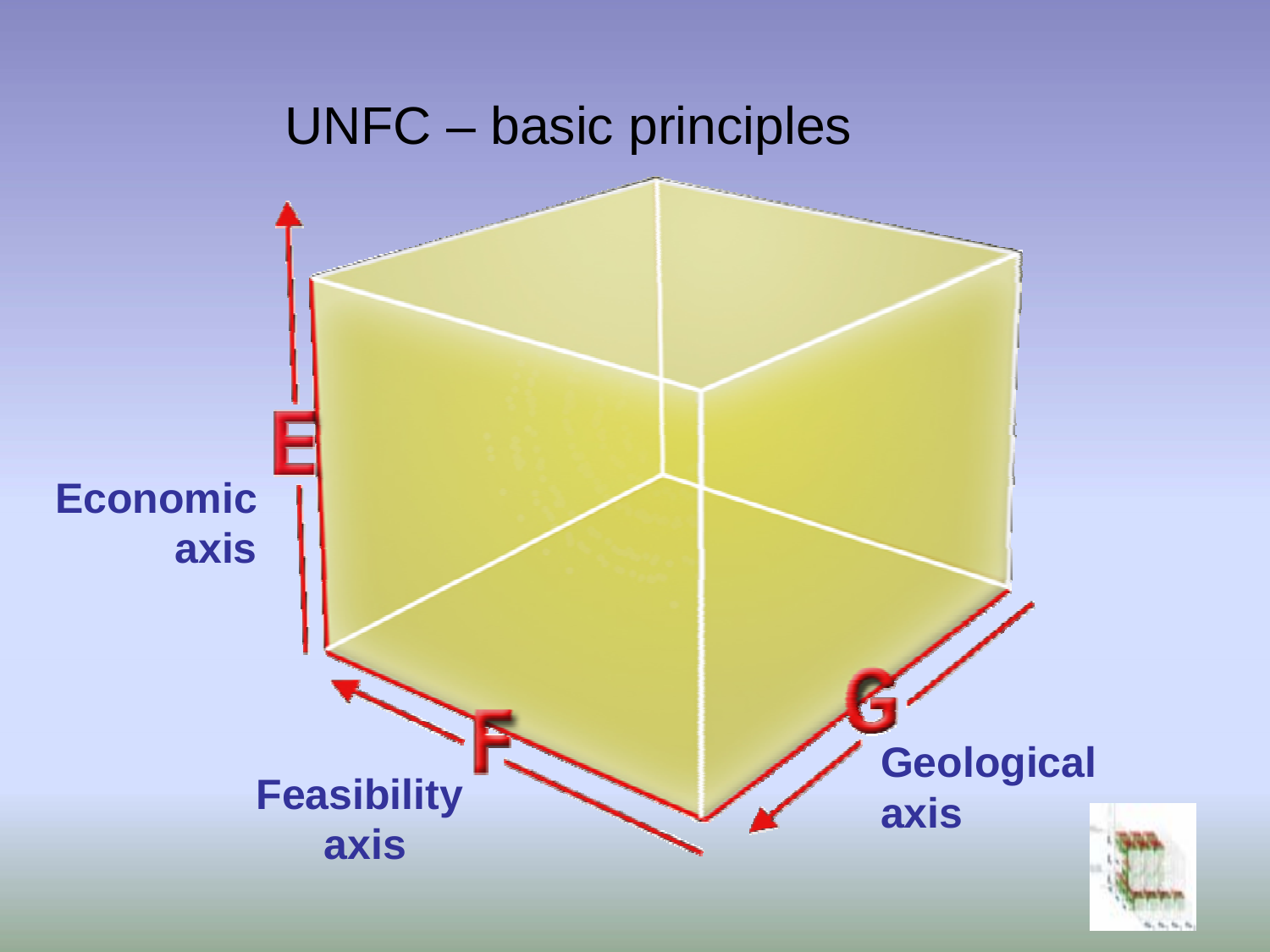

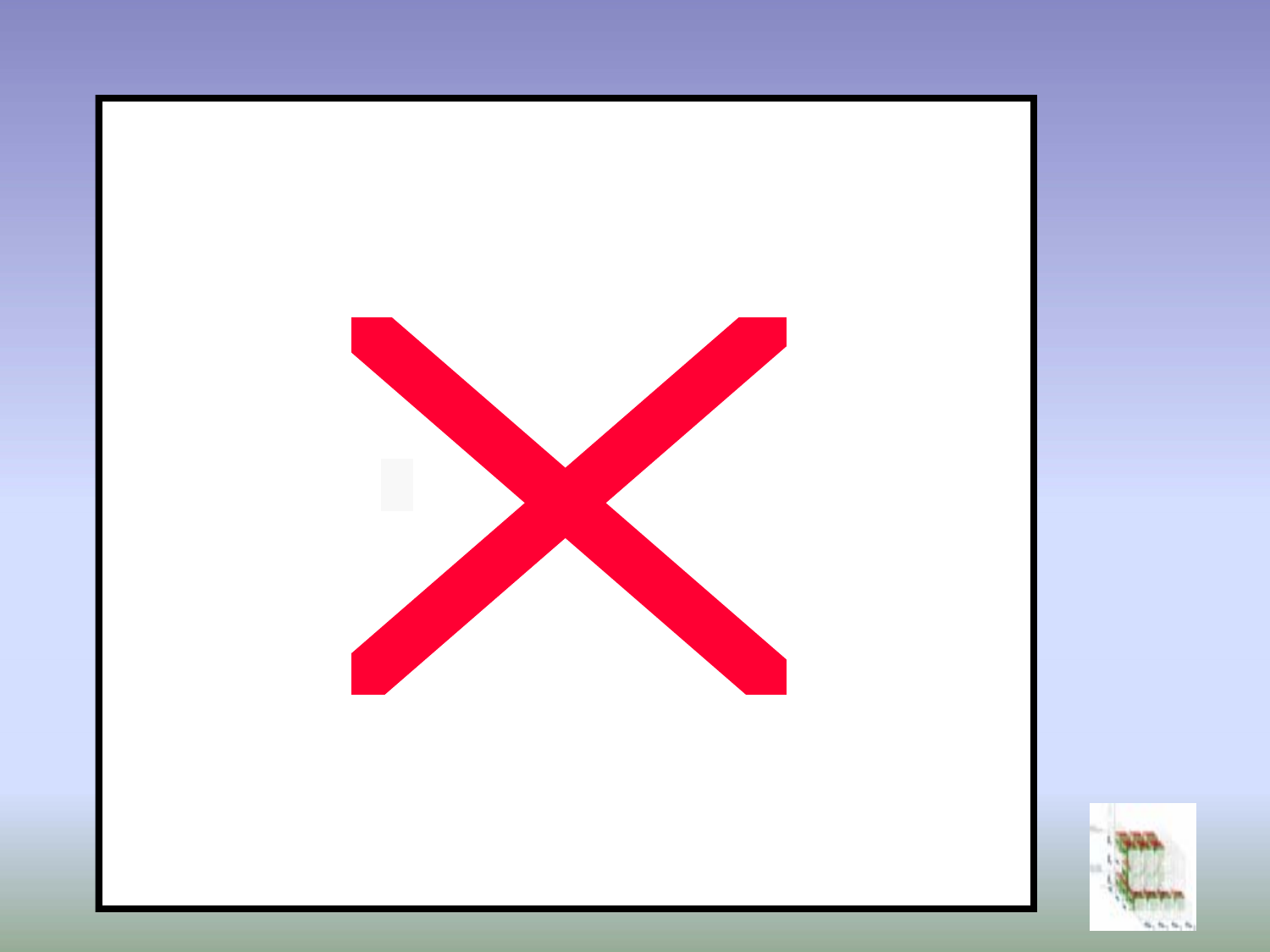## **Alberta Securities Commission (ASC)**

- $\bullet$  Recently instituted National Instrument 51-101 to require annual reserves reporting in Canada under stricter standards.
- • Requires reporting of Proved and Probable reserves as well as Possible reserves as option.
- • Mandates third-party reserves audits or reserves studies for most companies. (some exemptions)
- • Establishes principle-based reserves definitions as contrasted with rule-based definitions.
- Compliance monitoring by one staff engineer and one staff geologist, both well qualified and recognized.
- $\bullet$ In frequent contact with U.S. SEC

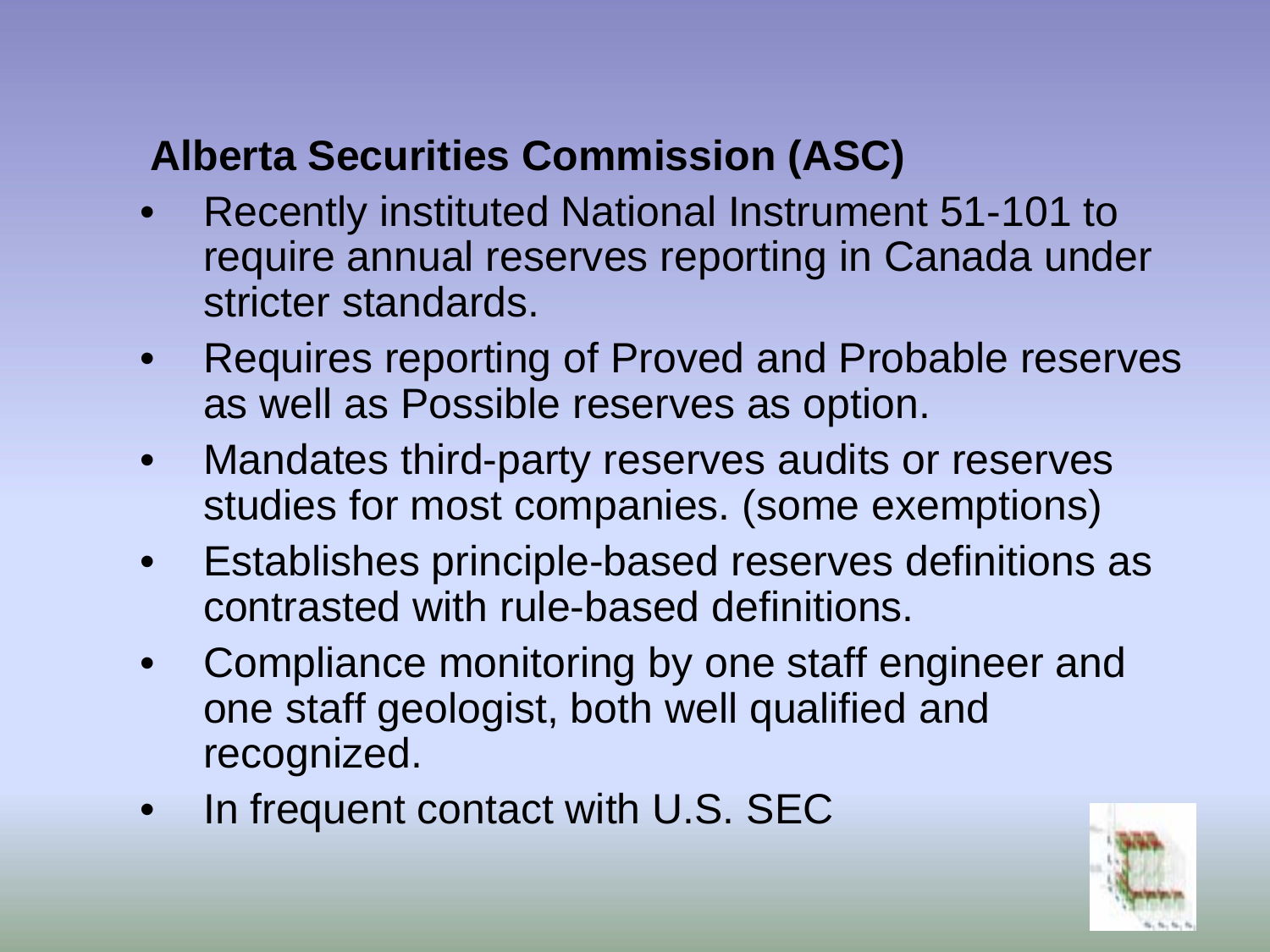## **International Accounting Standards Board (IASB)**

- $\bullet$ Functional equivalent to U.S. FASB
- • Aggressively cooperating with European regulators, IEA and UN to establish common reserves reporting definitions and requirements.
- • January 1, 2005 is issue date of new reporting standards for EU, Australia and S. Africa.
- •"Leaning" toward SPE/WPC (& UN) definitions.
- •Maintains communication with U.S. SEC

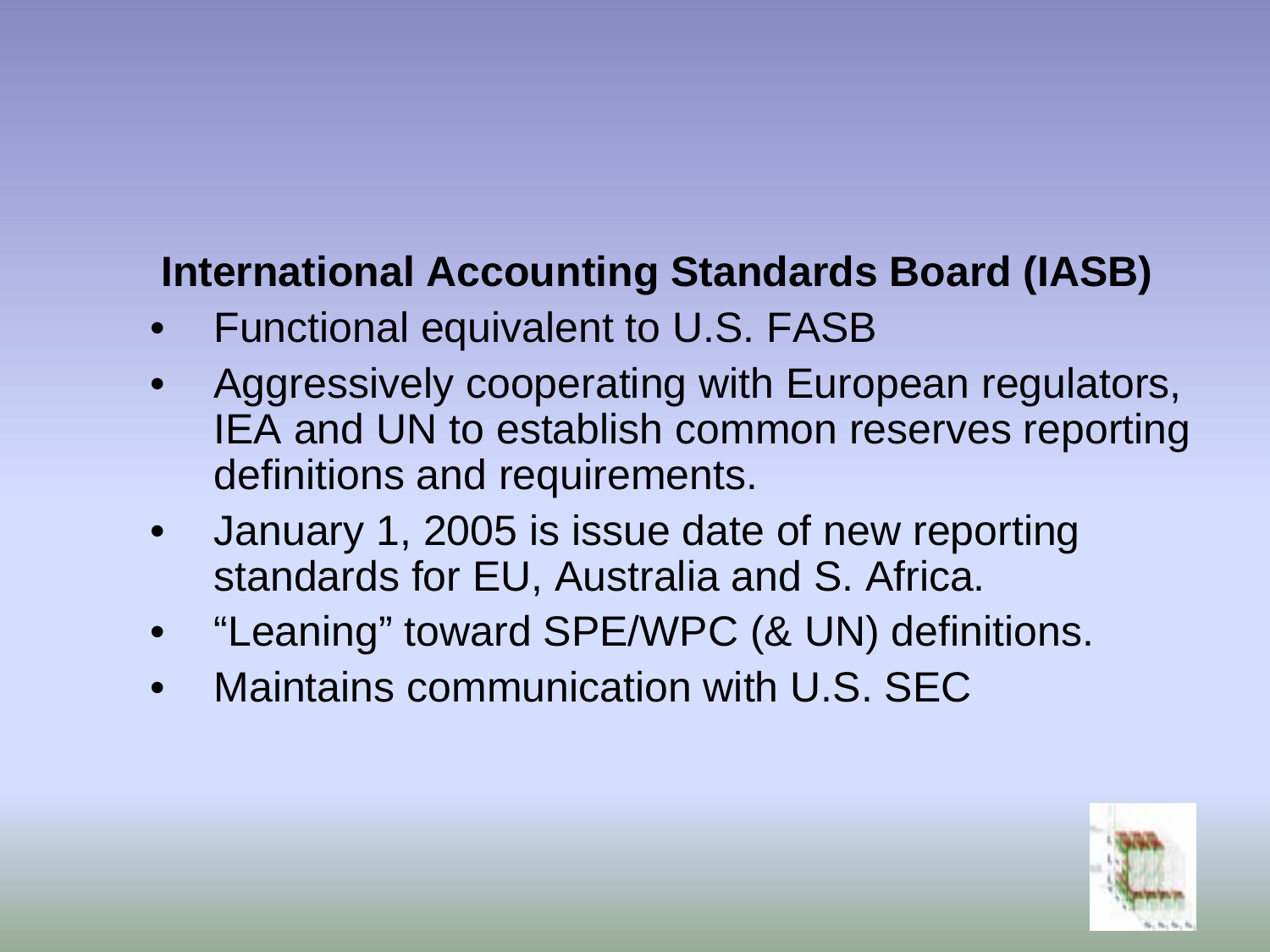## **International Energy Agency (IEA)**

- •Organization consisting of 26 European countries
- •Headquartered in Paris
- • Recently called for institution of worldwide reserves reporting standards. To reveal plans in October 2004.
- • Not aware of any current cooperative effort outside IEA other than IASB.
- Chief economist Dr. Fatih Birol: "There are no consistent rules on oil reserves."

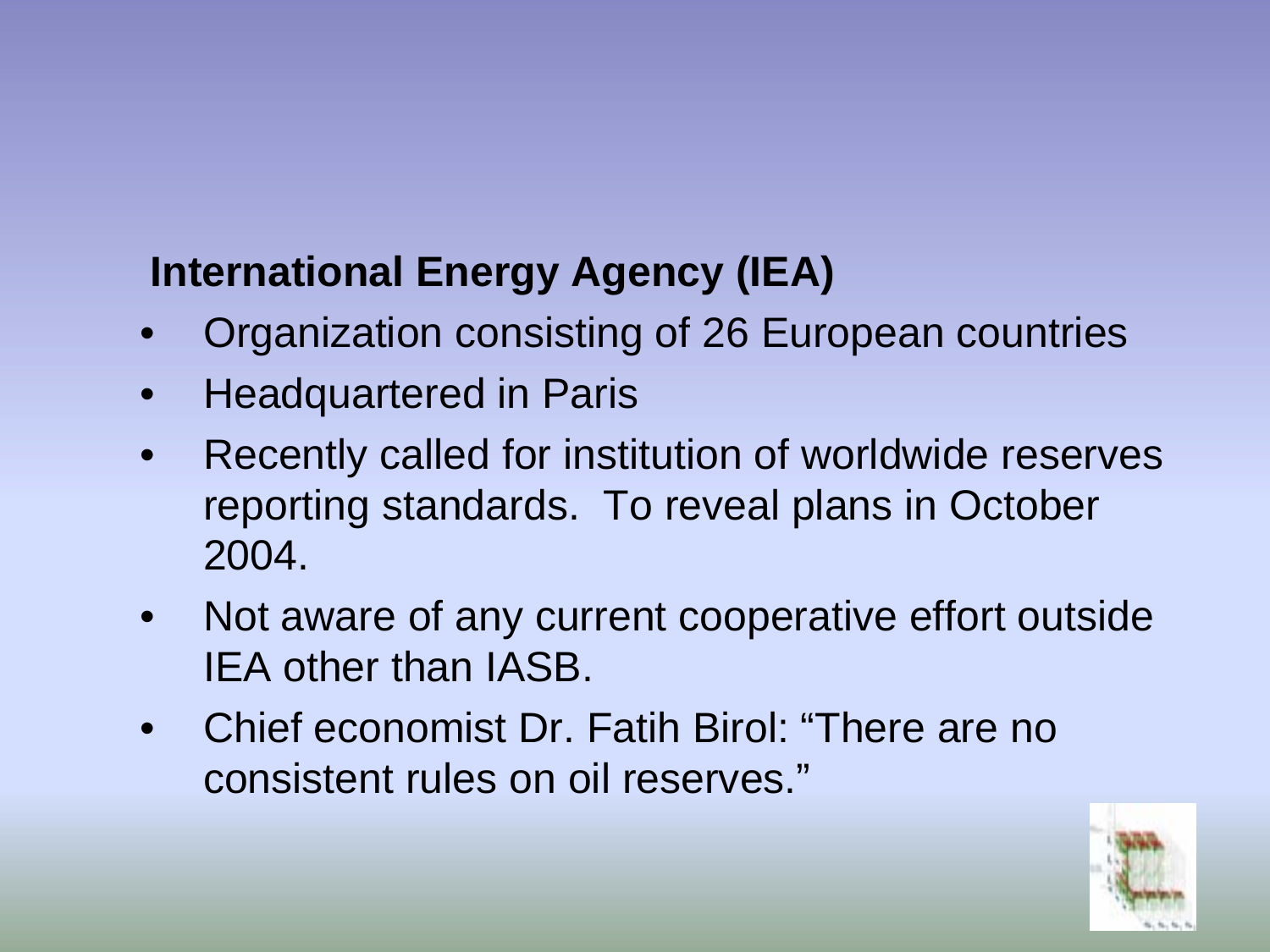## **Energy Information Agency – U.S. Dept of Energy (EIA)**

- •Sister agency to U.S. SEC
- • Has adopted 1997 SPE/WPC reserves definitions and has urged SEC to do so.
- Charged by U.S. Congress to maintain ongoing studies of oil and gas reserves of the U.S. and world.

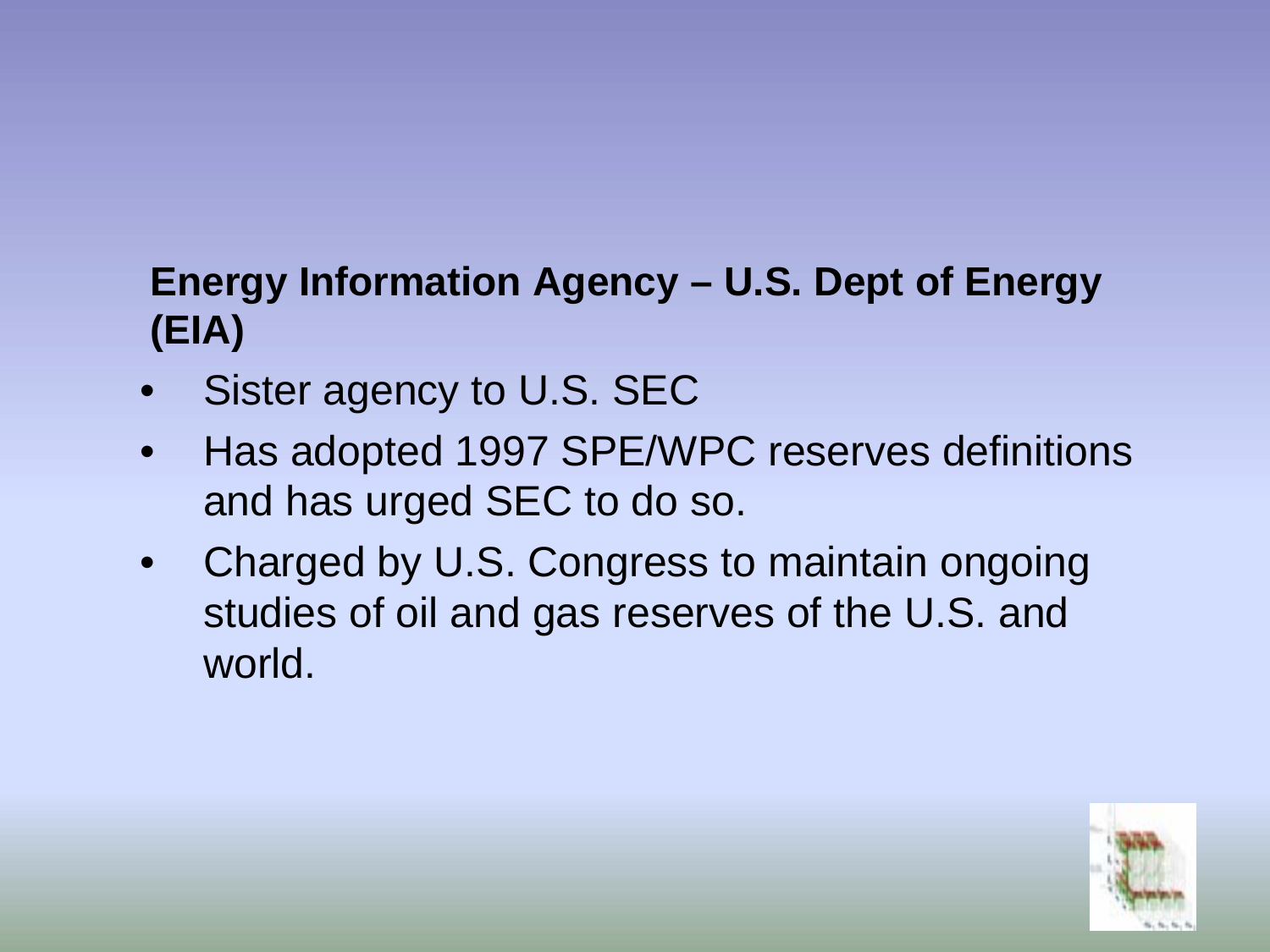#### **American Association of Petroleum Geologists (AAPG)**

- •Approximately 33,000 members worldwide
- • Co-sponsor of year 2000 Petroleum Resource Definitions along with SPE and WPC
- $\bullet$  Expected to be asked to cooperate in consolidation of 1997 SPE/WPC reserves definitions and 2000 SPE/WPC/AAPG resource definitions (with possible revisions).
- • Has active committee studying option to certify petroleum reserves evaluators.

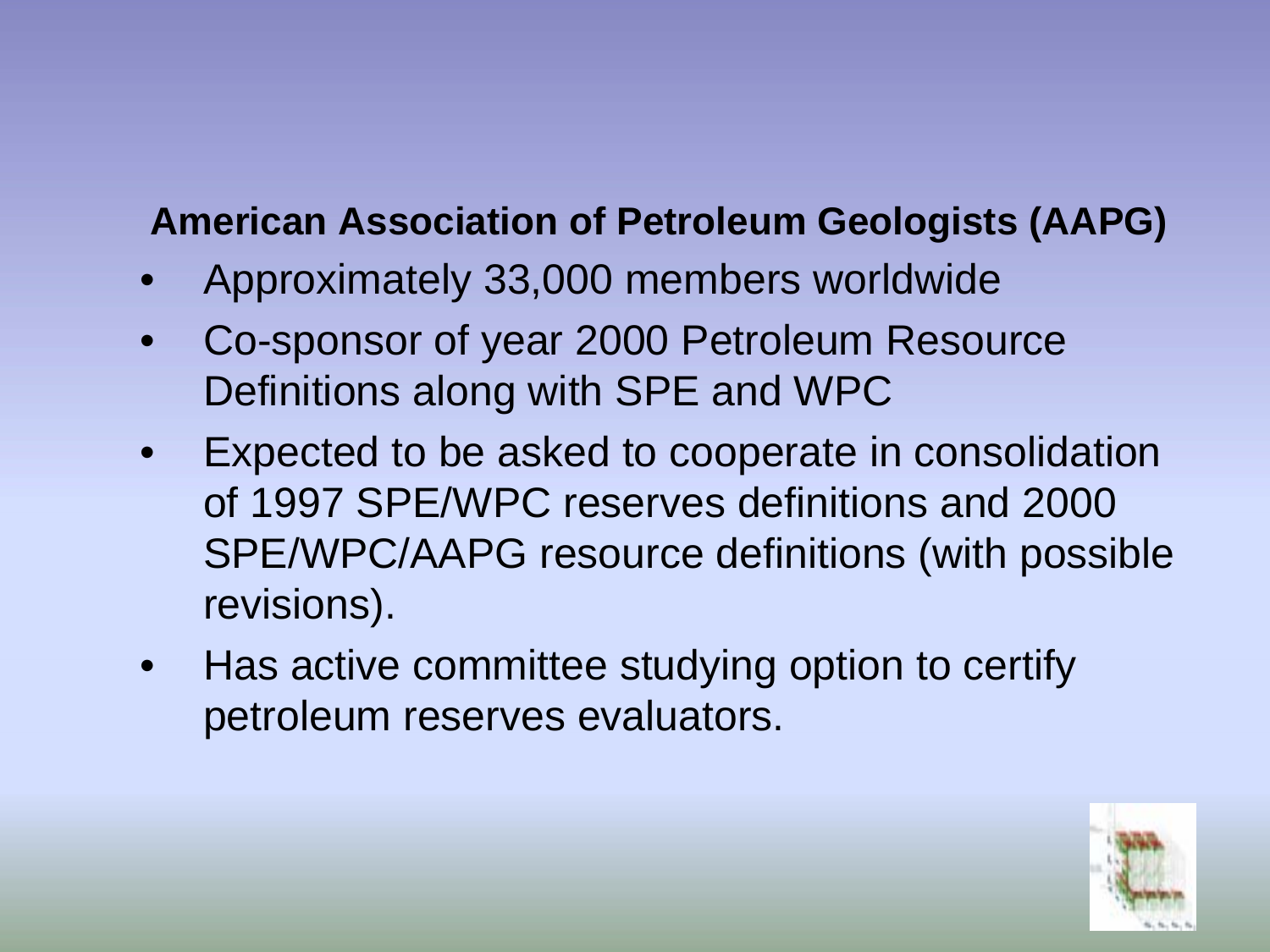## **World Petroleum Congress (WPC)**

- •57 member countries
- $\bullet$  Active co-sponsor with SPE in definitions and resources
- • Has active role in SPE Oil & Gas Reserves Committee as observer.
- WPC endorsement important to any reserves initiative

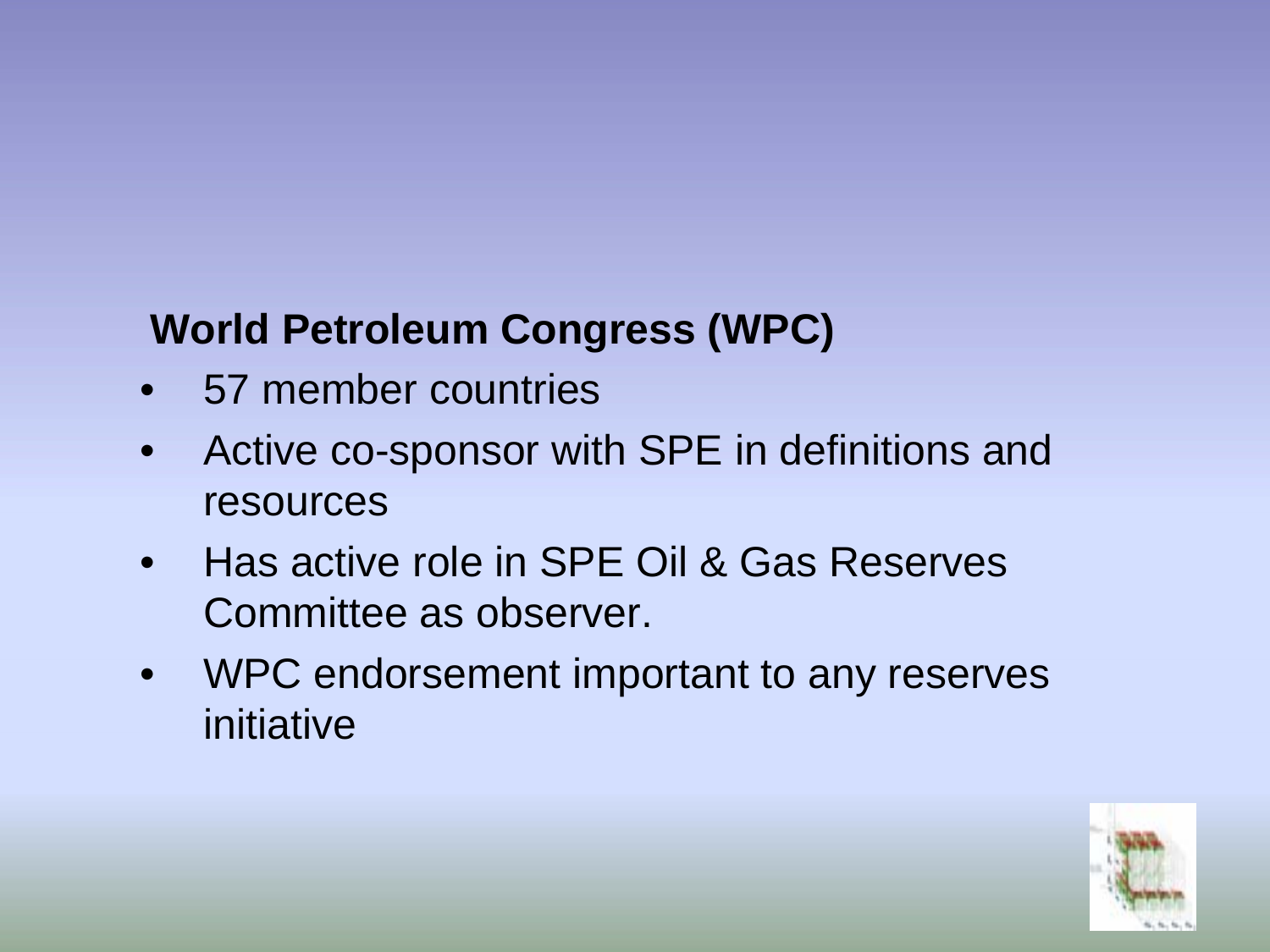### **Society of Petroleum Evaluation Engineers (SPEE)**

- $\bullet$ 600-member organization
- $\bullet$  Author of Monograph for applications of 1997 SPE/WPC definitions
- • Represented within SPE Reserves Committee through designated observer.
- • Sponsor of annual Forums 2000-2003 created to better understand SEC definitions and reporting requirements.
- $\bullet$  Has active committee studying option to certify petroleum reserves evaluators (along with AAPG).

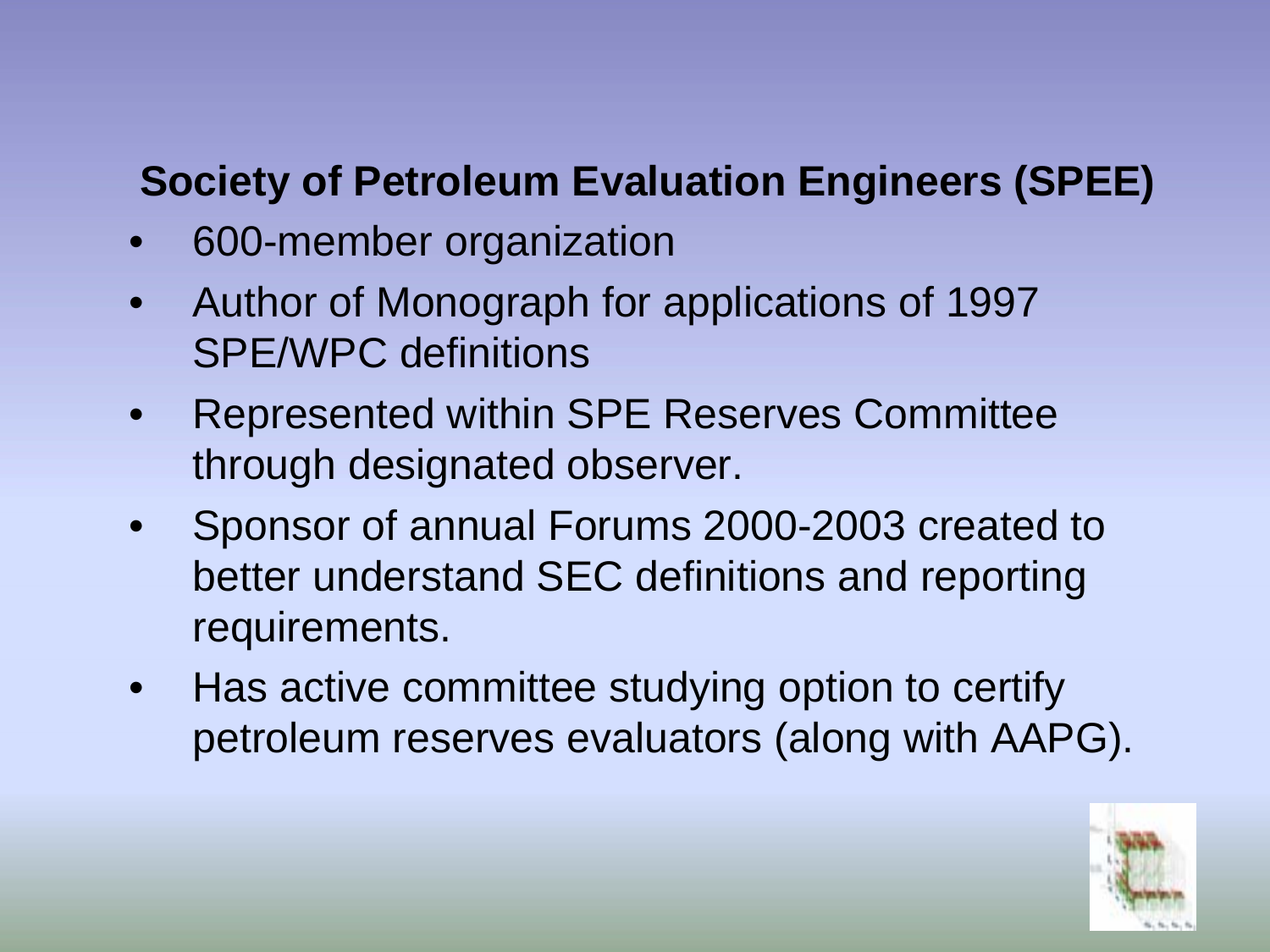#### **Society of Petroleum Engineers (SPE)**

- 60,000-member organization
- Sponsor of reserves definitions 1964, 1981, 1987 and 1997 through nine-person Oil and Gas Reserves Committee (OGRC)
- Presently working with UN to incorporate SPE definitions into unified UN Energy Definitions.
- Made standing offer to SEC (letter to Roger Schwall) to serve as technical resource – no response yet.

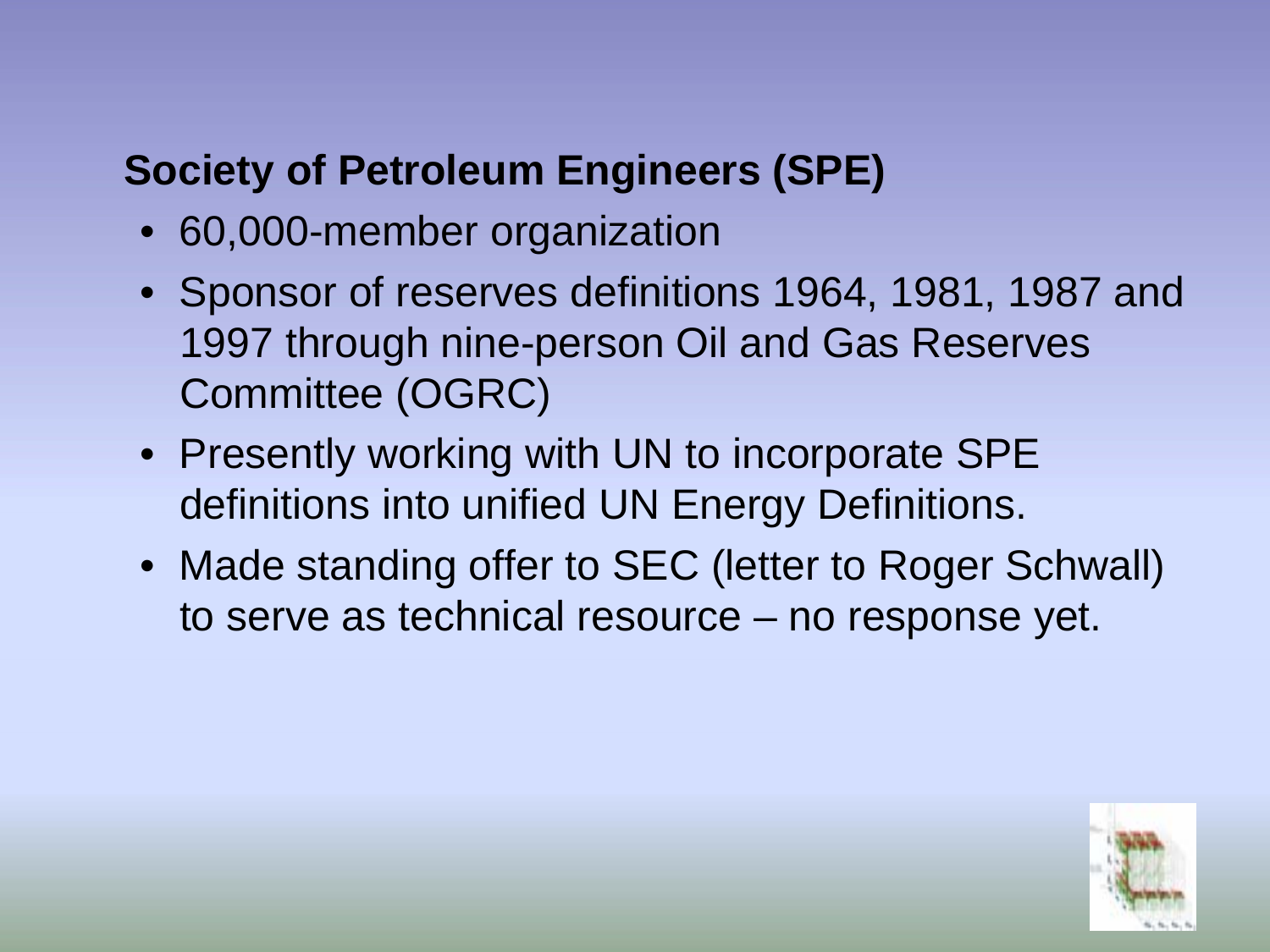## **Public accounting firms**

- Historically charged with responsibility of accurately and reliably auditing financial condition of public companies.
- Reduction in number of companies along with increasing responsibilities through Sarbanes-Oxley
- Responsibility may include reporting on companies reserves process and reserves volumes*.*
- Much internal discussion at present about future course of action
- Subject to disciplinary action of PCAOB

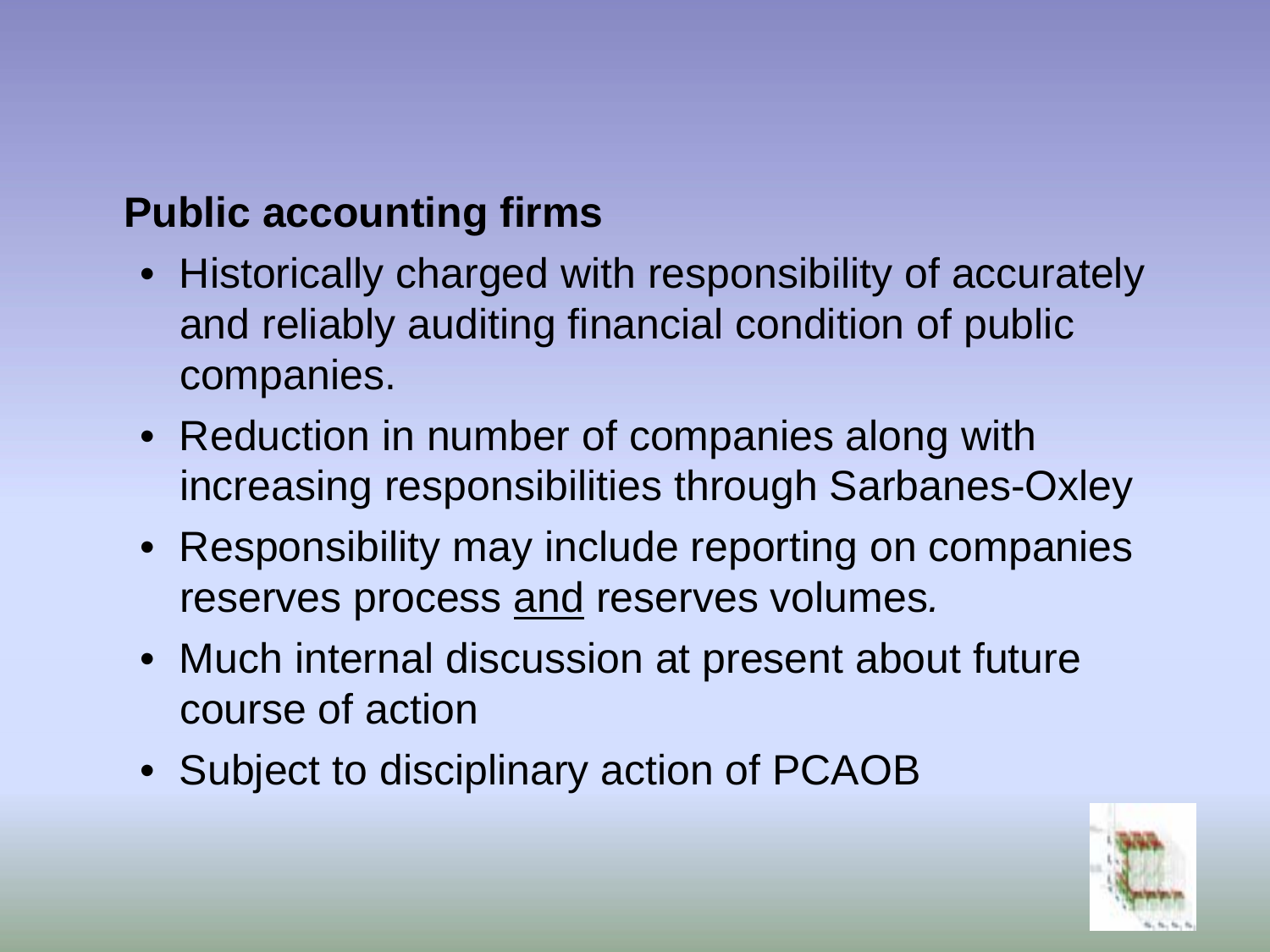## **Financial Accounting Standards Board (FASB)**

- Private organization to establish standards of financial accounting and reporting
- Authority granted by SEC
- FASB 69 Nov 1982 Governs reporting of reserves, costs, standardized measure using 12/31 pricing

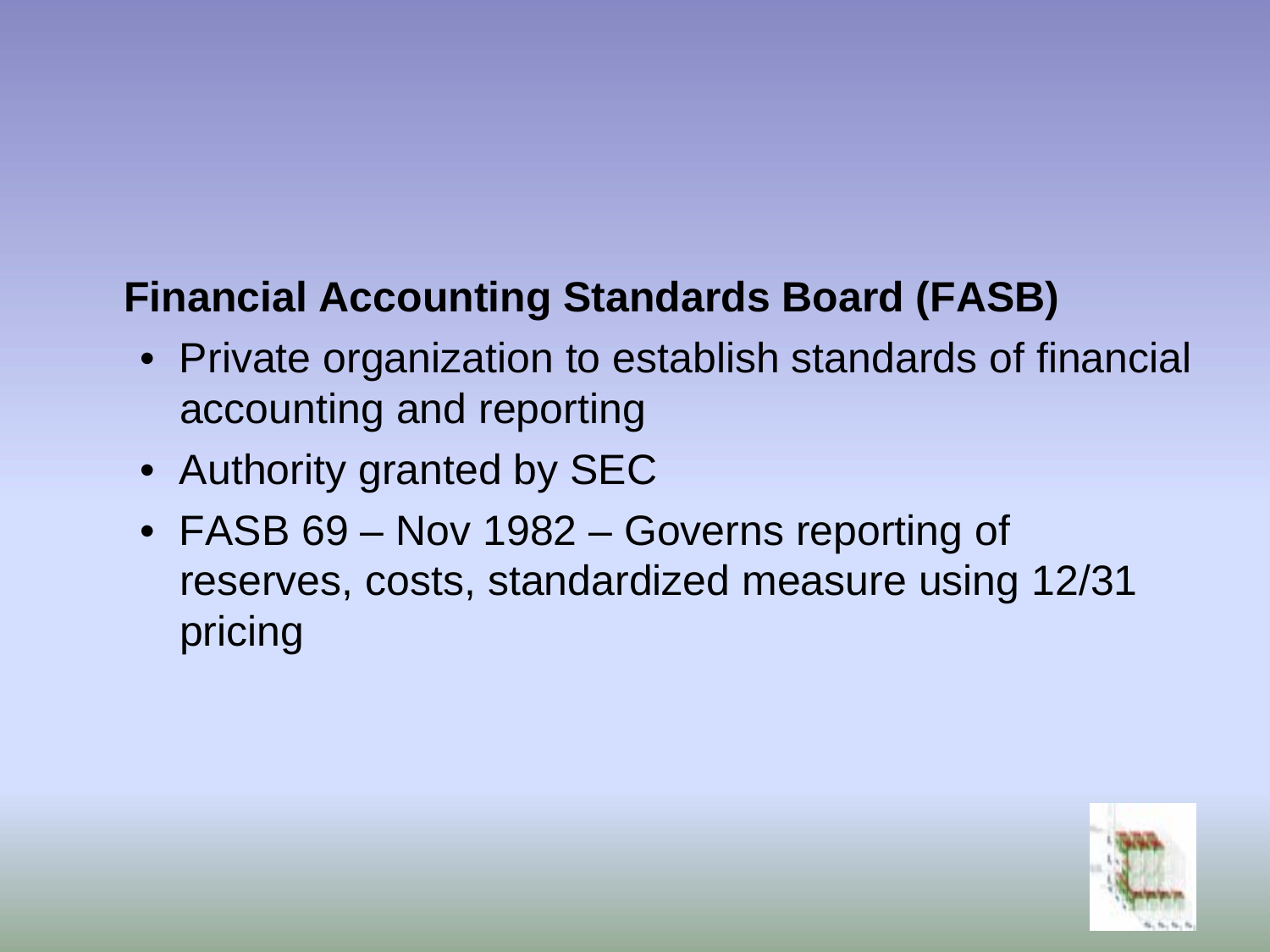## **U.S. Congress (House of Representatives)**

- Sarbanes-Oxley Act of 2002 (SOX) requires transparent processes and procedures in all financial reporting.
- SOX is product of House Committee on Financial Services.
- Passed by congress by 522 to 3 vote
- July 21, 2004 hearing focused on "Shell Games: Corporate Governance and Accounting for Oil and Gas Reserves." (Cont'd)

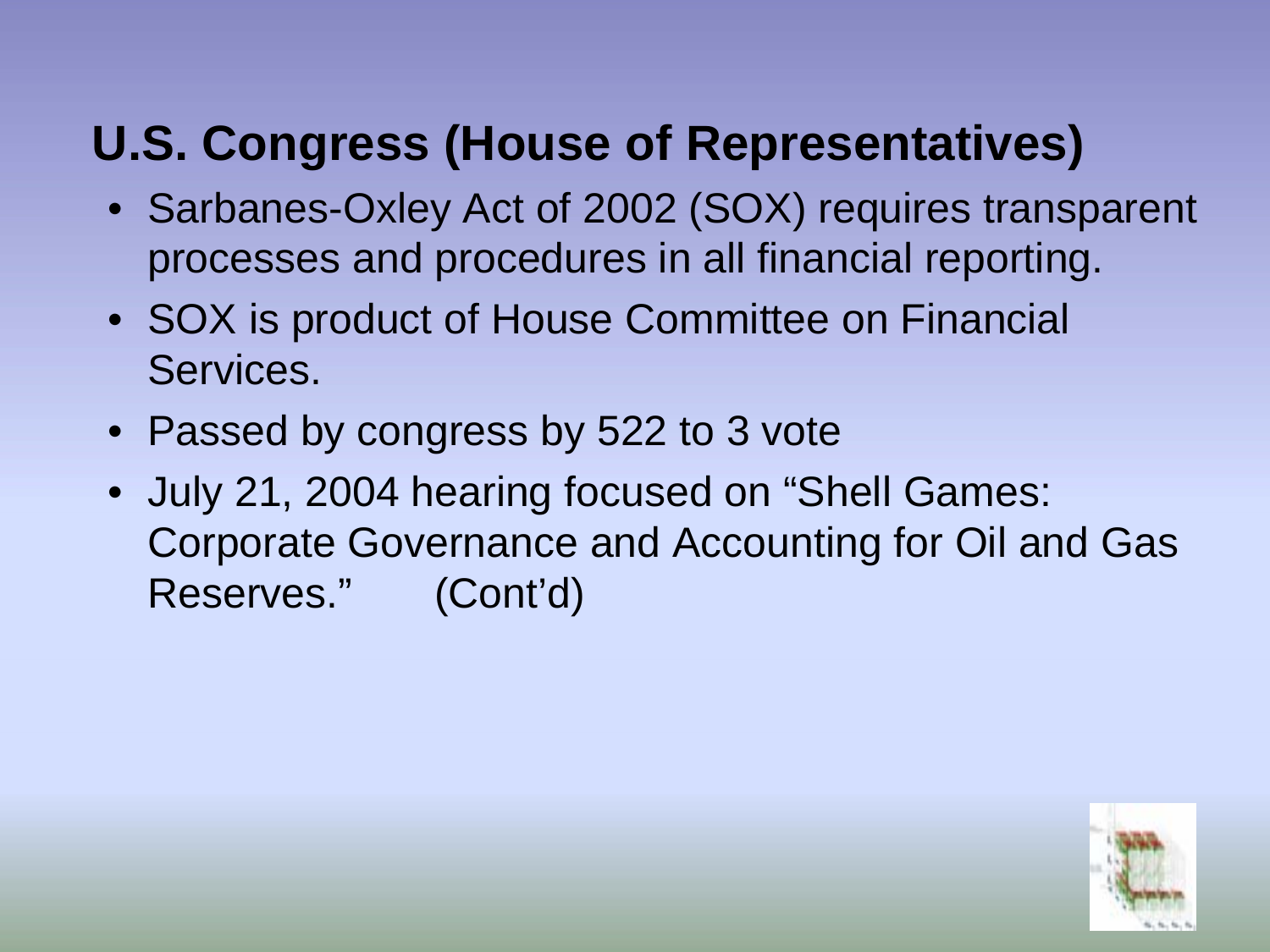## **U.S. Congress (House of Representatives) cont'd**

#### Witnesses included

- 1. Eric Knight Knight Vinke Asset Mgmt LLC on behalf of CalPERS
- 2. Matt Simmons Simmons & Company Inv. banking
- 3. Jonathan Duchac Associate Accounting Professor Wake Forest Univ.
- 4. Bala Dharan, Accounting Professor (Graduate level) Rice University

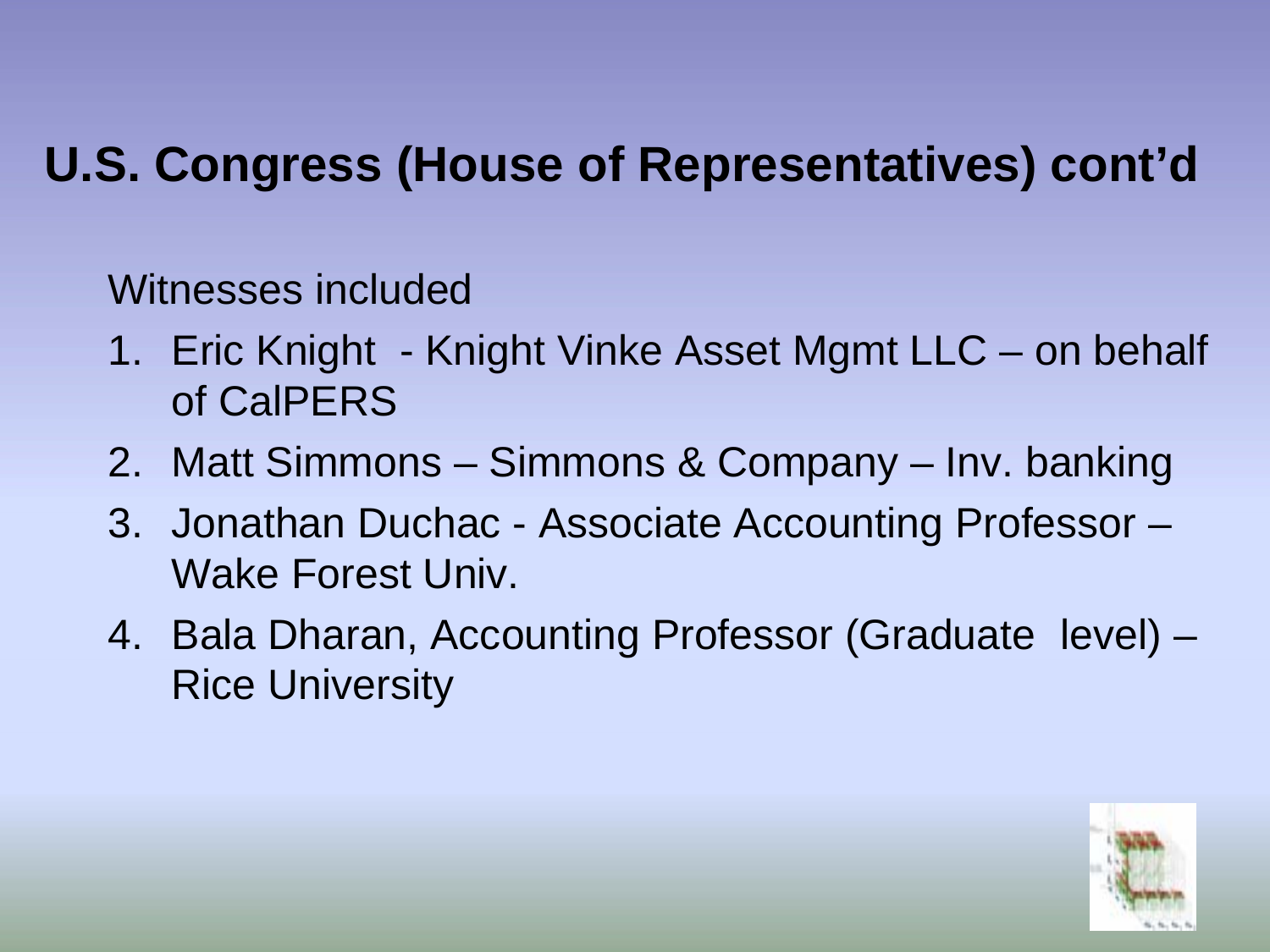## **U.S. Congress (House of Representatives) cont'd**

• Recommendations range from more detailed field-by-field disclosures to certification of petroleum evaluators to mandatory third-party reserves audits to separation of audit consultants and consultants for other reserves purposes.

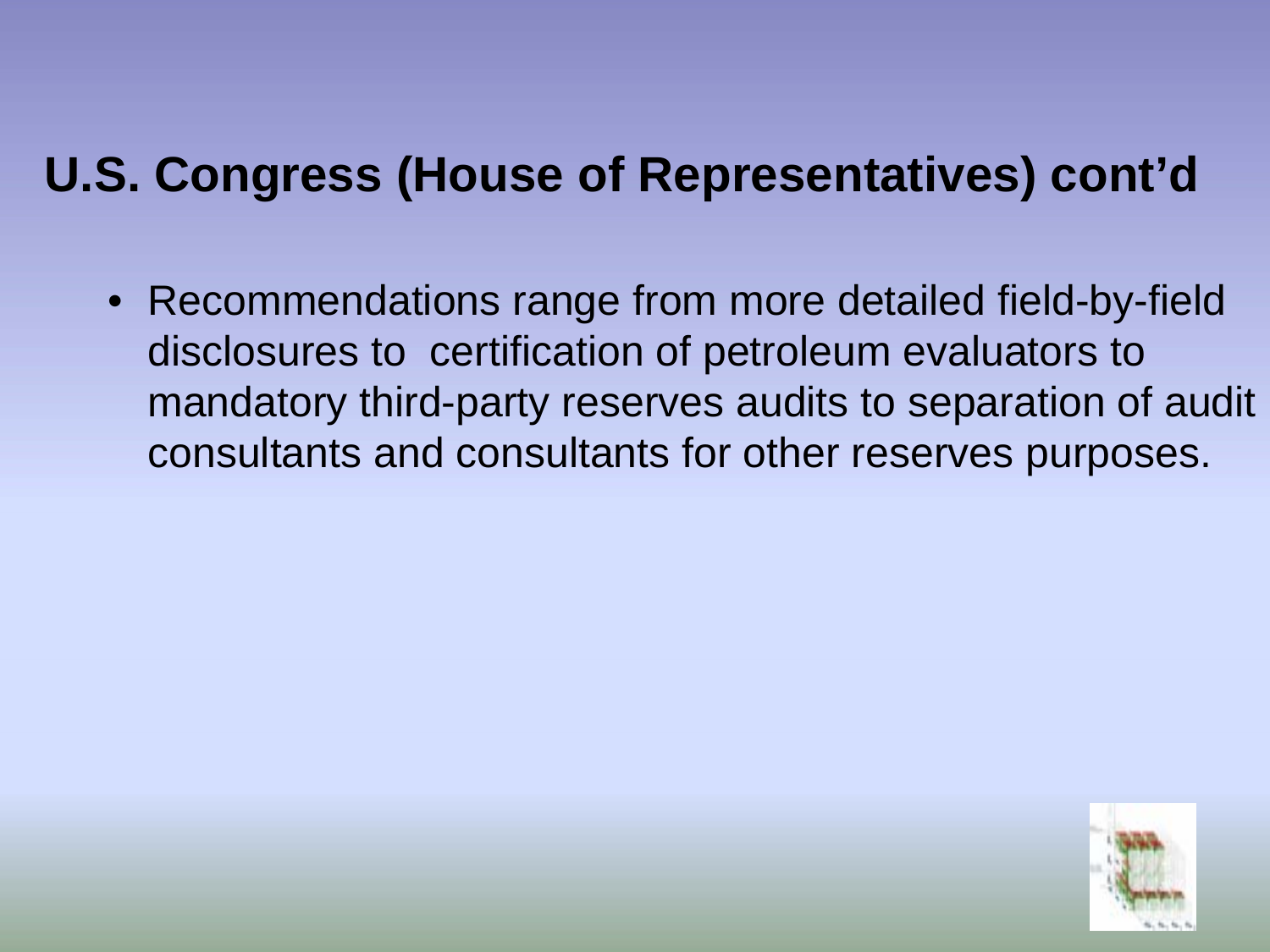### **U.S. Congress (House of Representatives) cont'd**

- $\bullet$  Letter dated May 4, 2004, from Congressman John Dingell (House Commerce and Energy Committee) to DOE, FERC, FASB and SEC.
- • Numerous questions of FASB and SEC about how the Shell "debacle" could have occurred and demanding answers about steps being taken to avoid future similar problems.
- More recent follow-up letter from Dingell stating his disappointment with "weak" response from SEC staff and asking for more answers. (Note: Dingell committee has no direct authority over SEC)

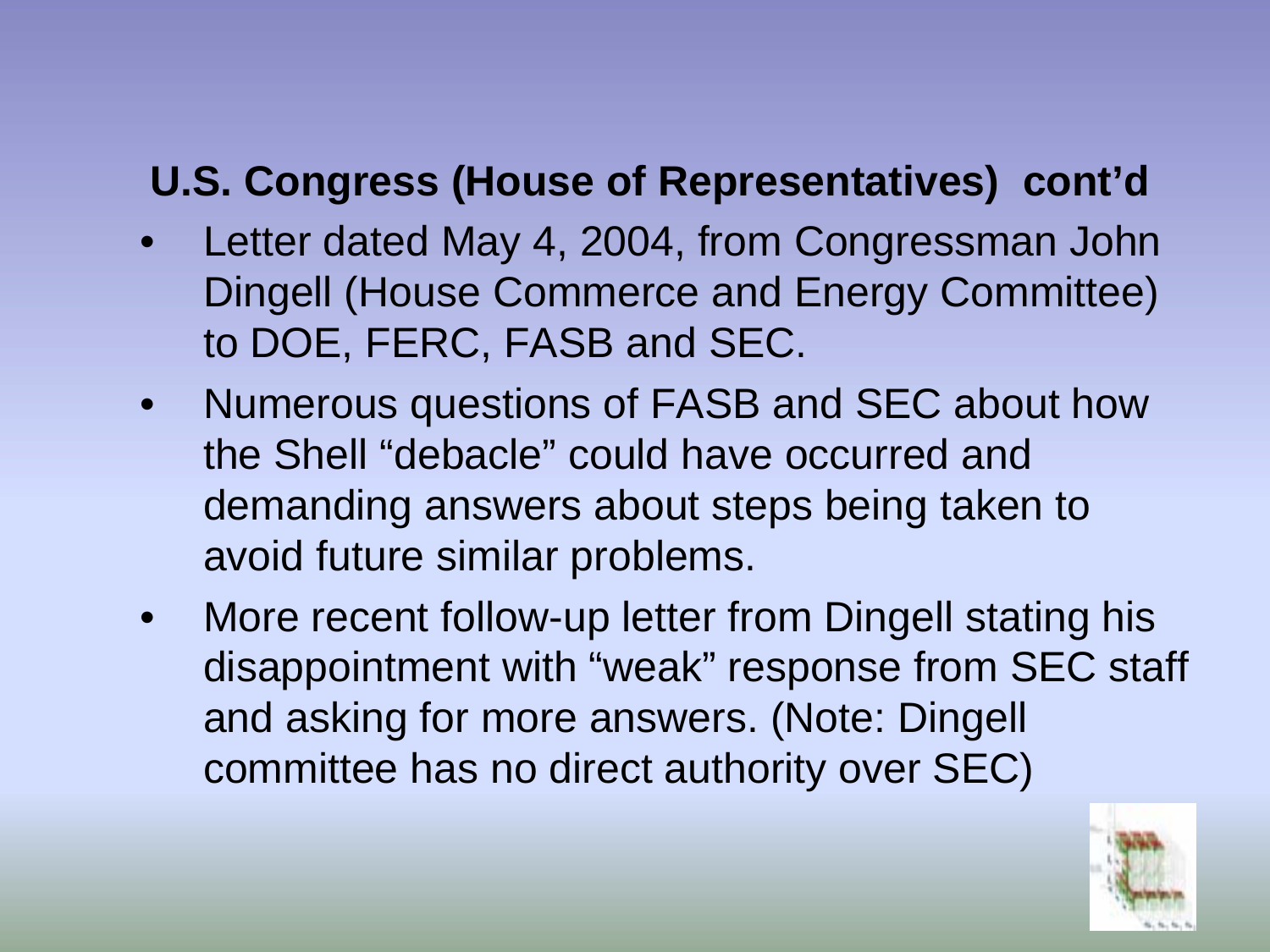#### **Public Company Accounting Oversight Board (PCAOB)**

- $\bullet$ Five-member board established by Sarbanes-Oxley
- $\bullet$ Serves under general oversight of SEC.
- $\bullet$ Oversees public company audits.
- $\bullet$ Establishes audit standards.
- $\bullet$  Empowered to impose sanctions or disciplinary actions upon registered firms "and their associates."
- • Expected to grow into huge organization rivaling size of SEC

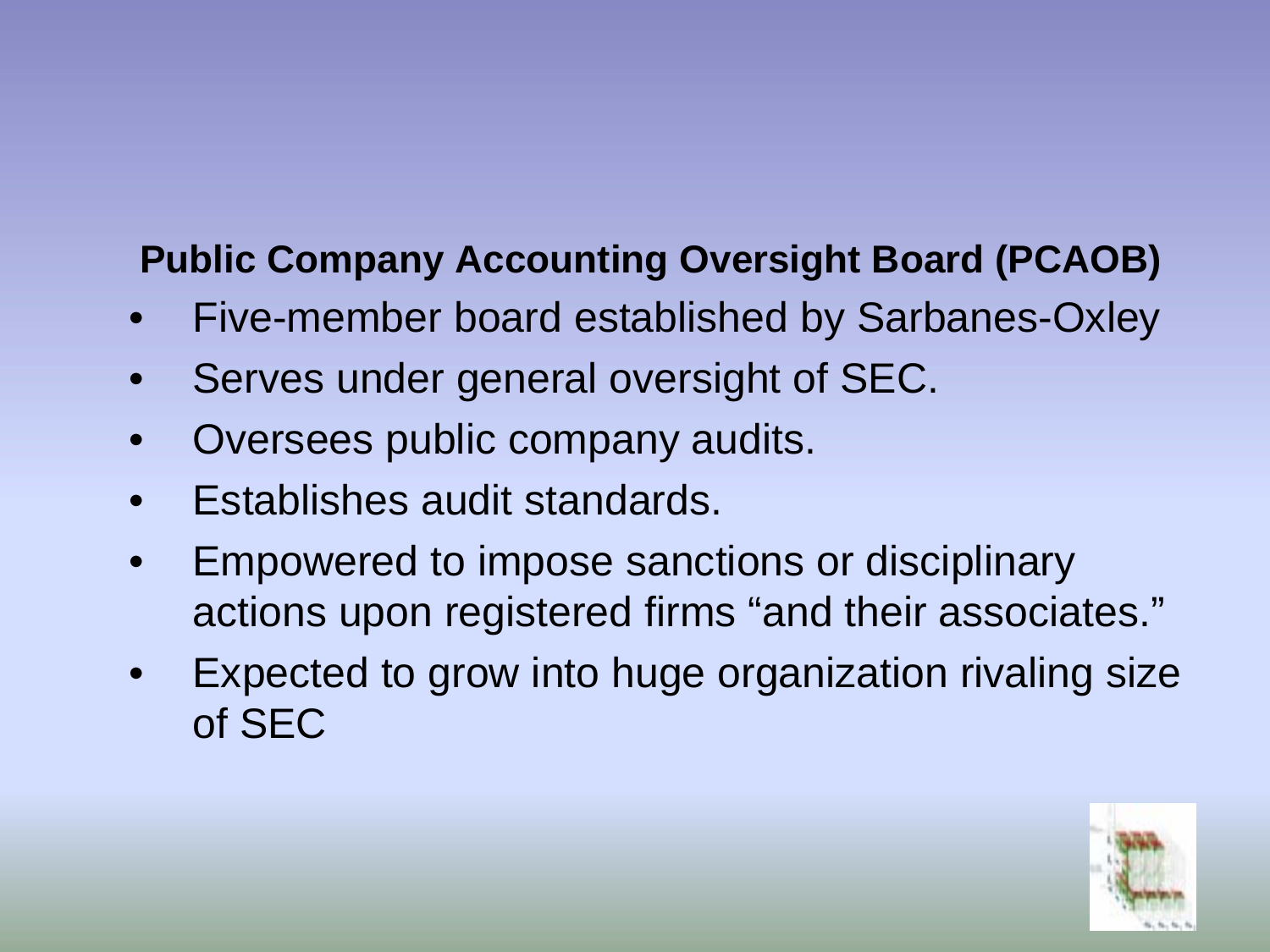#### **United States Securities and Exchange Commission (SEC)**

- Observing 3-year review cycle mandated by Sarbanes-Oxley through "comment letter" process.
- Current review process is refinement of that begun in 1999.
- Initial focus on smaller producers with limited portfolios of reserves.
- Current focus seems to be directed to major oil companies.
- Maintaining 3-year cycle is challenge to existing staff

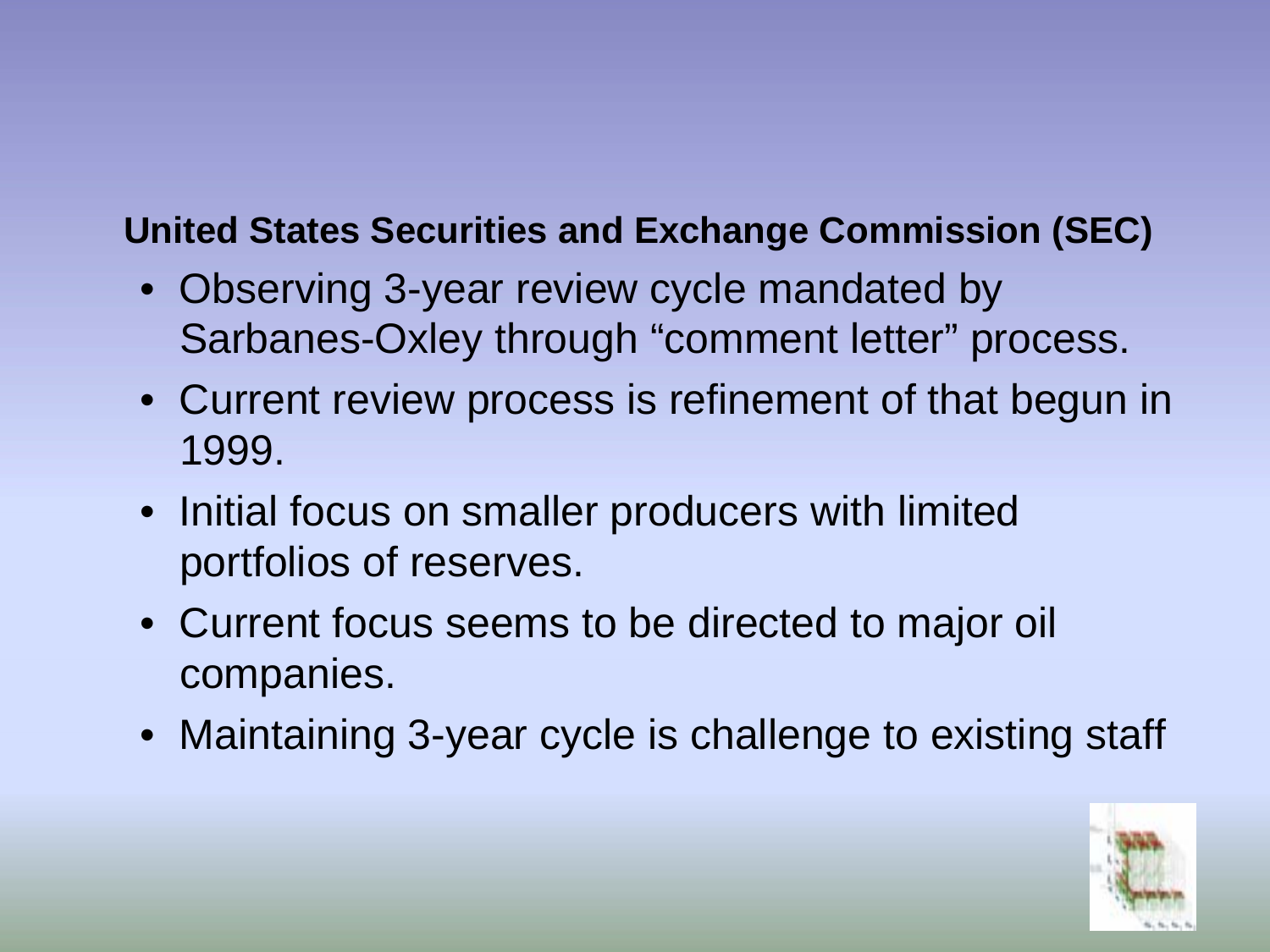#### **Conclusions and observations**

- Unprecedented level of attention being drawn to reserves and reserves reporting issues.
- Expect recommendation from certain industry segments – primary financial and political, not SEC – to require some level of third party reserves audits focused on (1) process and/or (2) volumes.
- Anticipate some clarification from SEC perhaps through Web site – on several remaining reserves matters that are not yet clearly understood.
- Certification of Petroleum Reserves Evaluators is likely to be given higher level of attention – optional, not mandatory.